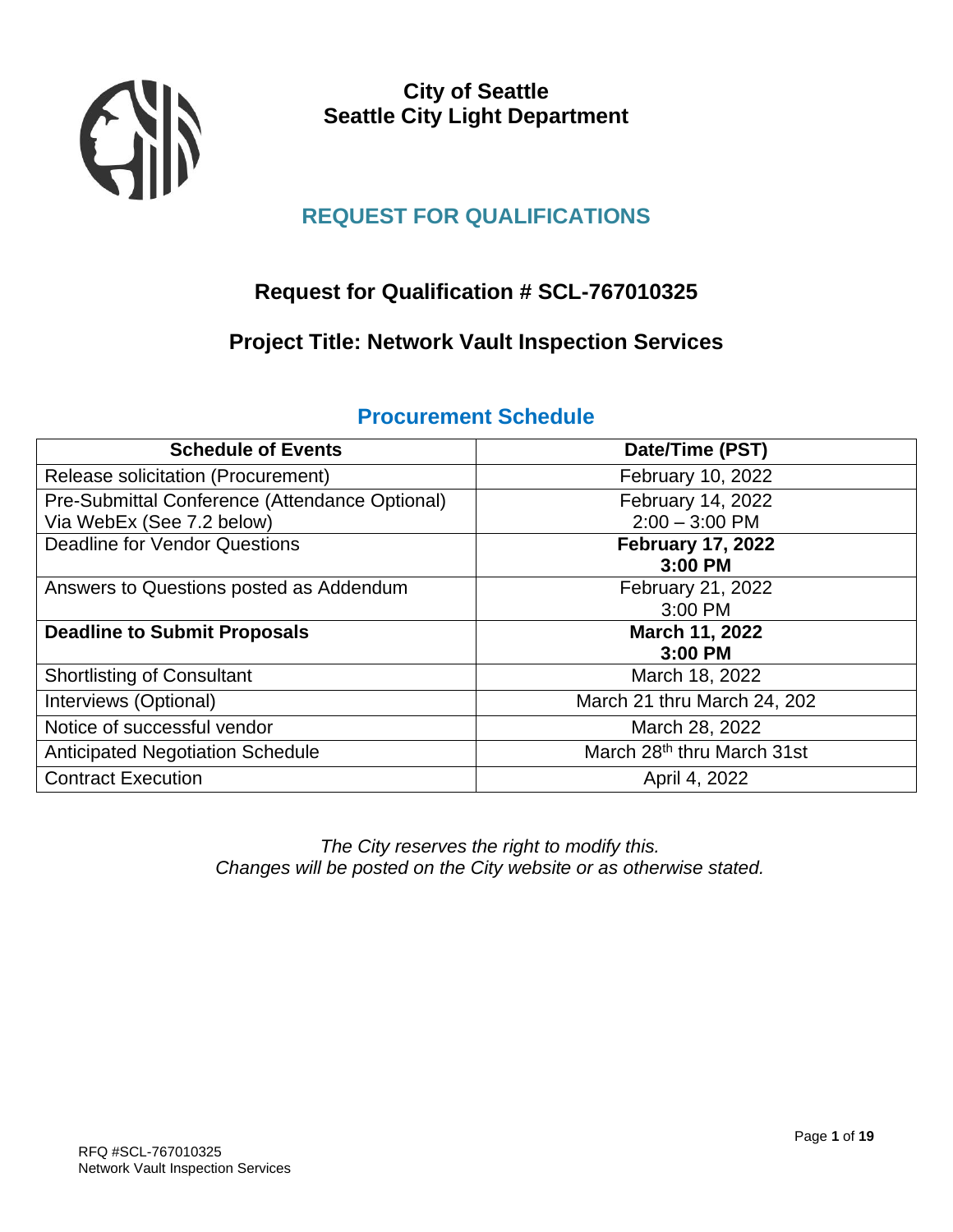# **Procurement Contact Information**

# **Procurement Contact: Ned Lichty, Sr. Contracts & Procurement Specialist Email: [Ned.Lichty@seattle.gov](mailto:Ned.Lichty@seattle.gov)**

### **Table 2: Delivery Address**

# **Upload Electronic Proposals and Documents To:**

[https:/cityofseattle.bonfirehub.com](https://seattlecitylight.bonfirehub.com/)

Unless authorized by the Procurement Contact, no other City official or employee may speak for the City regarding this solicitation until award is complete. Any Proposer contacting other City officials or employees does so at Proposer's own risk. The City is not bound by such information.

# **Table of Contents**

| 3. |  |
|----|--|
|    |  |
| 5. |  |
| 6. |  |
| 7. |  |
| 8. |  |
| 9. |  |
|    |  |
|    |  |

# **1. Purpose and Background.**

### **Introduction**

City Light, which was established in 1910 by the City of Seattle is managed by Seattle's Mayor and overseen by the Seattle City Council. It is the seventh largest publicly owned utility in the United States in terms of customers served. It owns significant hydroelectric resources, and its 131 square mile service area includes Seattle and several surrounding cities. City Light serves over 408,000 customers and has annual revenues in excess of \$842,000 million dollars.

The purpose of issuing the Request for Qualifications (RFQ) is to solicit for Network Vault Inspection Services from qualified firms on an as-needed basis for Seattle City Light Network Vault Inspection projects as they may arise.

The Consultant will perform Vault Structural Survey (Exhibit A) and provide analysis along with repair recommendations for 60 to 120 underground energized electrical vaults all of which in downtown Seattle with the assistance of Seattle City Light (SCL) electrical crews on standby. The Consultant will enter into confined spaces of an energized underground facility to observe, review structural integrity, provide repair recommendations, and assign priority based on hazard conditions, and provide report of Vault Condition Assessment with pictures and/or video clips.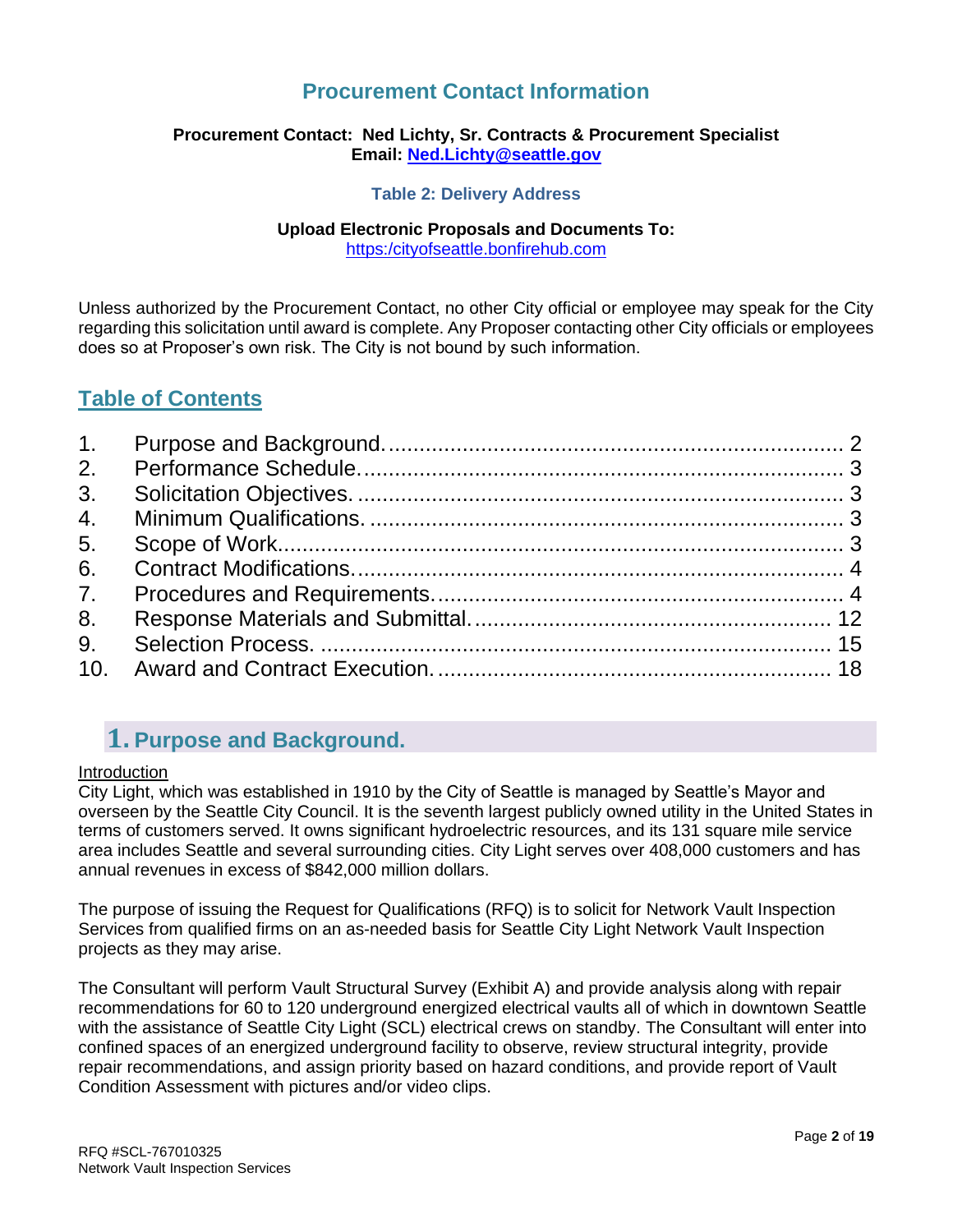# <span id="page-2-0"></span>**2. Performance Budget and Schedule.**

The budgeted amount for these on-call consultant contracts is \$200,000 to span over a maximum of one year. City Light may, at its option, amend the original contract for scope, time, and funding, subject to the continuing appropriation authority by the Seattle City Council.

# <span id="page-2-1"></span>**3. Solicitation Objectives.**

The City expects to achieve the following outcomes through this consultant solicitation:

Contract with a skilled Consultant available for immediate on-call work that will reduce the cost, time and processes necessary to respond to Seattle City Light Network Vault Inspection needs.

The objective of this Request for Qualifications is to provide sufficient information for Consultants to submit the qualifications. It is preferred that the Consultant have prior experience with working in underground network distribution facilities

Consulting firms must be bona-fide providers of the services being requested and have capacity to perform the scope of work. To be responsive to this request, information submitted by consultants must conform to the procedures, format, and content requirements in this RFQ. Failure to do so may result in the respondent being declared non-responsive.

# <span id="page-2-2"></span>**4. Minimum Qualifications.**

Minimum qualifications are required for a consultant to be eligible to submit a proposal response. Your submittal response must show compliance to these minimum qualifications. Those that are not responsive to these qualifications shall be rejected by the City without further consideration:

- Consultant must have a Civil PE License in the State of Washington
- Must have experience (3 prior projects) in underground pre-cast and cast-in-place concrete structures or brick wall vaults.

# <span id="page-2-3"></span>**5. Scope of Work.**

The scope of work for the Consultant includes the following:

All work and services are on an on-call basis and dependent on the availability of SCL crews. Time is of the essence for these consultant services. The Consultant shall perform the tasks listed below. All work shall be performed under the administrative direction of a Project Lead appointed by City Light.

Such projects currently anticipated, but not limited to:

Structural engineering studies, analysis, evaluation, monitoring, recommendations, load ratings and testing, design, plans, specifications and estimates, plan review, permitting, reports, quantity take-off's, construction administration and inspection related to structural steel, auger, cast pile, reinforced concrete, roofing, post-tensioned concrete, fireproofing, geotechnical engineering, and other areas as required, and expert witness.

The Specific Scope of Work of this Agreement and the time schedule for completion of such work are as follows: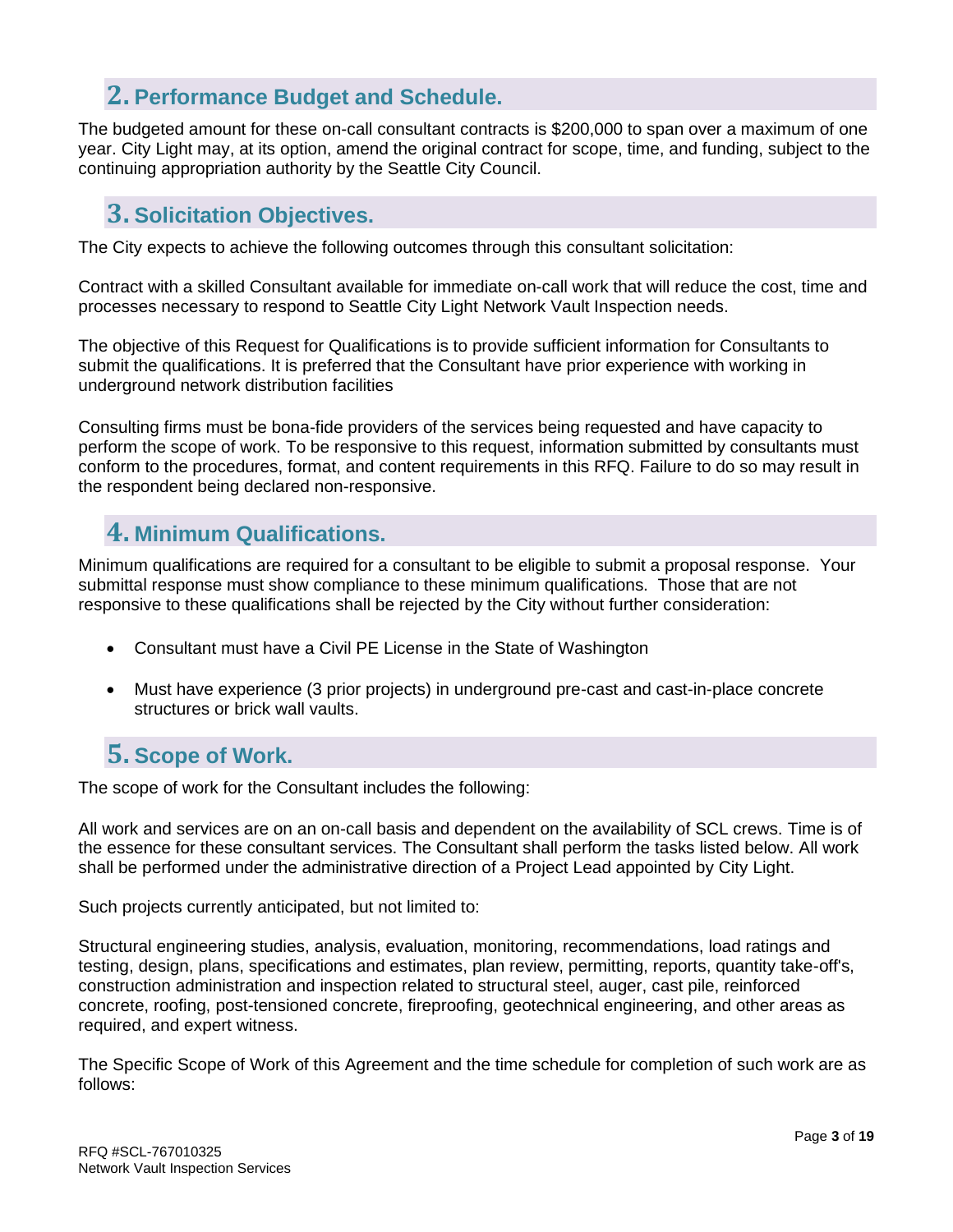- The Consultant shall perform structural survey and provide analysis along with repair recommendations for 60-120 underground energize electrical vaults with the assistance of Seattle City Light (SCL) electrical crews on standby.
- Consultant shall have up to 4 hours per each vault to perform the required inspection with access and traffic arrangement scheduled in advance.
- The Consultant shall enter into confined spaces of an underground facility to observe, review structural integrity, photograph vault vicinity and interior vault walls with particular focus on weakened structure, provide repair recommendation, and assign priority based on hazard. A complete report of with all vault condition assessment findings and including an Excel spreadsheet summarizing the findings shall be provided to SCL within sixty days upon completion of the assessment visits. This report shall be stamped by a Civil PE licensed in the State of Washington.

Elements the Consultant will be looking for as they conduct their surveys and assess the vaults for structural distress may include but are not limited to the following:

- Identifying, documenting and mapping cracks and spalls
- Measuring crack widths and wall deflection
- Identifying corrosion
- Identifying leakage & assessing water damage
- Testing walls for concrete soundness
- Assessing joint sealants and making recommendations for removal and replacement where applicable.
- Assessing vaults for broken metal ladder support clips and loose/missing bolts. Assuring existing
- ladders are properly secured to vault walls.
- Preparing repair recommendations for vaults that exhibit structural deterioration

Prior to commencing work, Consultant shall:

- Provide SCL Safety, Health and Wellness Division, required documentation to ensure work will be performed safely, including but not limited to Consultant's overall Accident Prevention Program, JHA that outlines anticipated hazards, and mitigation measures taken for employee(s) protection.
- Be prepared to work in or around the site-specific hazards that are present, such as confined spaces, energized equipment, and fall hazards. Consultant's personnel entering vaults shall be certified as having Confined Space Competent Person training.
- Provide Personal Protective Equipment (PPE) such as Arc Flash clothing to Consultant's personnel performing this work. A minimum Cat-II arc flash clothing will be required.
- <span id="page-3-0"></span>• Consultant shall provide to SCL a list of equipment they need to bring to the vault.

# **6. Contract Modifications.**

<span id="page-3-1"></span>The City has attached its boilerplate contract terms (Appendix B) to allow Proposers to be familiar with boilerplate, and the non-negotiable terms before submitting a proposal. The City may negotiate with the highest ranked apparent successful Proposer. The City cannot modify contract provisions mandated by Federal, State or City law: to: Equal Benefits, Audit (Review of Vendor Records), WMBE and EEO, Confidentiality, and Debarment or mutual indemnification. Exceptions to those provisions will be summarily disregarded.

# **7. Procedures and Requirements.**

This section details City instructions and requirements for your submittal. The City reserves the right in its sole discretion to reject any Consultant response that fails to comply with the instructions.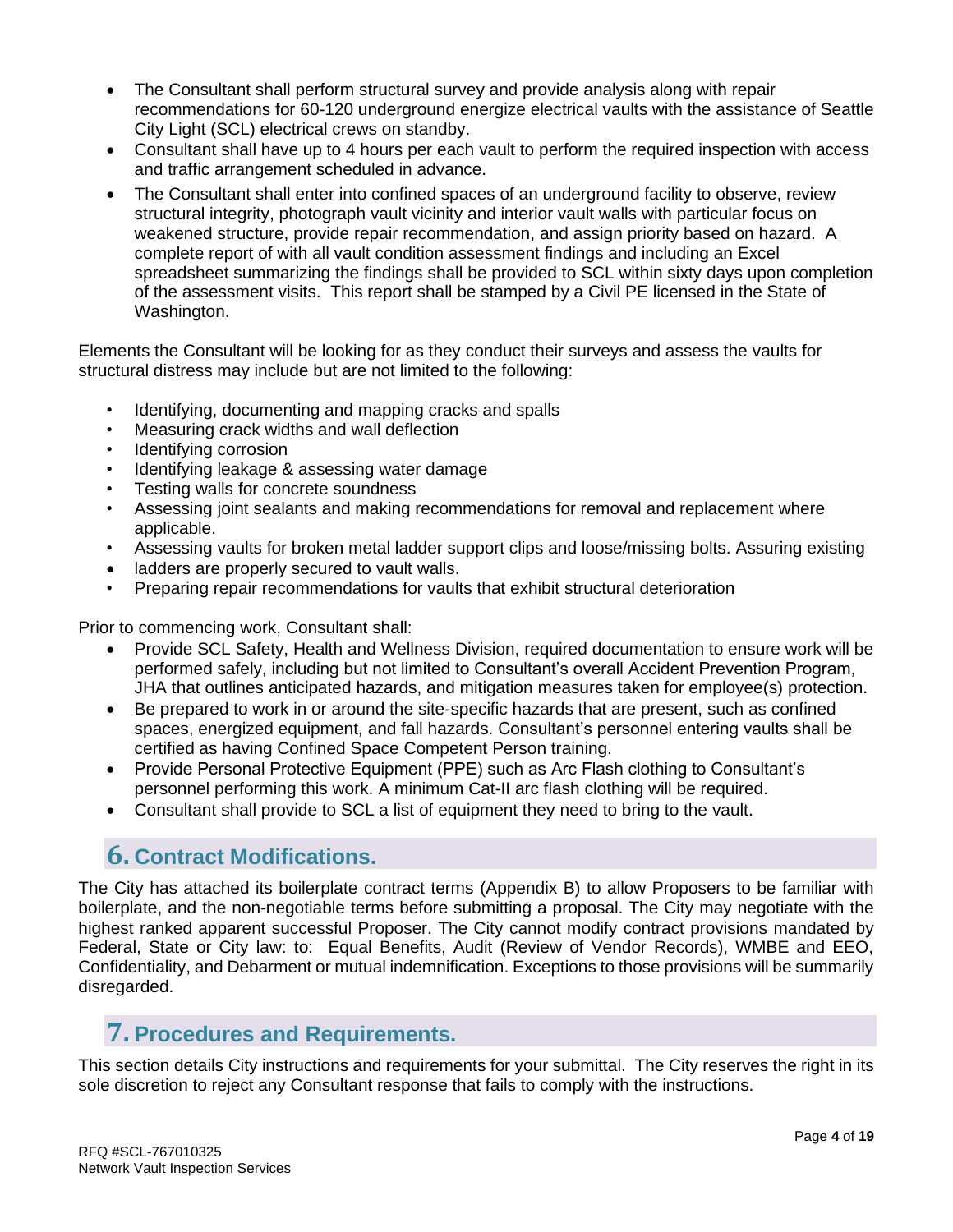# **7.1 Registration into the Online Business Directory**

If you have not previously done so, register at:<http://www.seattle.gov/obd>The City expects all firms to register. Women- and minority- owned firms are asked to self-identify (see section 7.26). For assistance, call Julie Salinas at 206-684-0383.

### **7.2 Pre-Submittal Conference**

An optional pre-submittal conference will be conducted **February 14, 2:00-3:00 PM (PST)** to provide an overview of the project and provide details of the proposal evaluation process. Proposers are highly encouraged to attend but not required to attend to be eligible to propose. The meeting answers questions about the solicitation and clarifies issues. This also allows Proposers to raise concerns. Failure to raise concerns over any issues at this opportunity will be a consideration in any protest filed regarding such items known as of this pre-proposal conference. (see 'Appendix E' for live link to join meeting)

> Microsoft Teams meeting **Join on your computer or mobile app** [Click here to join the meeting](https://teams.microsoft.com/l/meetup-join/19%3ameeting_ZDgxMzk1NGItMmU4My00NTE3LTk2YTYtMWI1MmNiOThhN2Qw%40thread.v2/0?context=%7b%22Tid%22%3a%2278e61e45-6beb-4009-8f99-359d8b54f41b%22%2c%22Oid%22%3a%22dcfc9c4f-10eb-47f5-bd29-98ea4510fcba%22%7d) **Join with a video conferencing device** seattle@m.webex.com Video Conference ID: 114 675 829 5 [Alternate VTC instructions](https://www.webex.com/msteams?confid=1146758295&tenantkey=seattle&domain=m.webex.com) **Or call in (audio only)** [+1 206-686-8357,557486366#](tel:+12066868357,,557486366# ) United States, Seattle Phone Conference ID: 557 486 366# [Find a local number](https://dialin.teams.microsoft.com/f83dfb2b-53ff-4047-97f1-69d51d7a2b36?id=557486366) | [Reset PIN](https://mysettings.lync.com/pstnconferencing) [Learn More](https://aka.ms/JoinTeamsMeeting) | [Meeting options](https://teams.microsoft.com/meetingOptions/?organizerId=dcfc9c4f-10eb-47f5-bd29-98ea4510fcba&tenantId=78e61e45-6beb-4009-8f99-359d8b54f41b&threadId=19_meeting_ZDgxMzk1NGItMmU4My00NTE3LTk2YTYtMWI1MmNiOThhN2Qw@thread.v2&messageId=0&language=en-US)

### **7.3 Questions.**

To contact the Organization or ask questions in relation to this RFQ, respondents must register with the Seattle City Light's public purchasing portal at [http://cityofseattle.bonfirehub.com](http://cityofseattle.bonfirehub.com/) (the "Portal") and initiate the communication electronically through the Opportunity Q&A. Seattle City Light will not accept any respondent's communications by any other means, except as specifically stated in this RFQ.

Proposers may email questions to the public portal until the deadline stated on page 1. Failure to request clarification of any inadequacy, omission, or conflict will not relieve the Consultant of responsibilities under any subsequent contract. It is the responsibility of the interested Consultant to assure they receive responses to Questions if any are issued.

### **7.4 Changes to the RFQ.**

The City may make changes to this RFQ if, in the sole judgment of the City, the change will not compromise the City's objectives in this solicitation. Any change to this RFQ will be made by formal written addendum issued by the City and shall become part of this RFQ.

### **7.5 Receiving Addenda and/or Question and Answers.**

It is the obligation and responsibility of the Consultant to learn of addenda, responses, or notices issued by the City. Some third-party services independently post City of Seattle solicitations on their websites. The City does not guarantee that such services have accurately provided all the information published by the City.

All submittals sent to the City may be considered compliant with or without specific confirmation from the Consultant that any and all addenda was received and incorporated into your response. However, the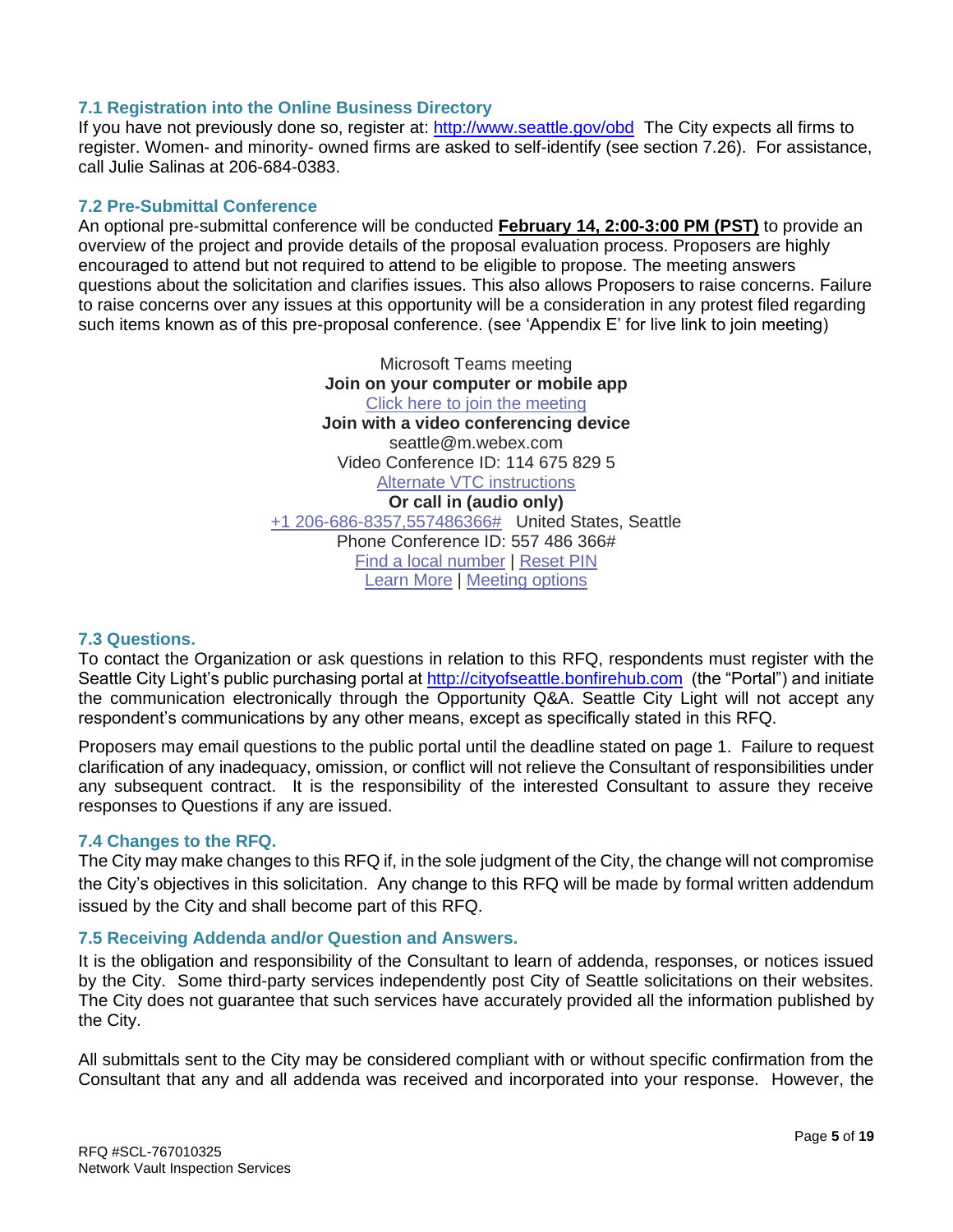Project Manager reserves the right to reject any submittal that does not fully incorporate Addenda that is critical to the project.

# **7.6 Proposal Submittal.**

Seattle City Light uses a Bonfire portal for accepting and evaluating proposals digitally.

- a. Proposals must be submitted through the online Bonfire Portal at: [https://cityofseattle.bonfirehub.com](https://cityofseattle.bonfirehub.com/) Submissions by other methods will not be accepted.
- b. Internet Explorer 11, Microsoft Edge, Google Chrome, or Mozilla Firefox. Javascript **must** be enabled. Browser cookies must be enabled. Respondents should contact Bonfire at <https://Support@GoBonfire.com>for technical questions related to submissions or visit Bonfire's help forum at<https://bonfirehub.zendesk.com/hc>
	- c. Submission materials should be prepared in the file formats listed under Requested Information for this opportunity in the Bonfire Portal. The maximum upload file size is 1000 MB. Documents should not be embedded within uploaded files, as the embedded files will not be accessible or evaluated.
	- d. Proposals must be received by the City no later than the date and time on page 1 except as revised by Addenda.
	- e. All pages are to be numbered sequentially, and closely follow the requested formats.
	- f. The City has page limits specified in the Response Format section 8. Any pages that exceed the page limit will be excised from the document for purposes of evaluation.
	- g. The submitter has full responsibility to ensure the response arrives at the City within the deadline. A response delivered after the deadline may be rejected unless waived as immaterial by the City given specific fact-based circumstances.
	- h. Vendor will have the ability to modify their submissions up to the Submission Deadline in Bonfire.
	- i. Submissions may be amended, but only before the Submission Deadline. Proponents wishing to amend their Quotations may amend before the Submission Deadline directly on the e-Procurement Portal.
- j. Please contact Bonfire at [Support@GoBonfire.com](mailto:support@gobonfire.com) for technical questions related to your submission. You can also visit their help forum at<https://bonfirehub.zendesk.com/hc>

### **7.7 Hard Copy Submittal.**

Hard copy submittals will not be accepted.

### **7.8 RESERVED**

### **7.9 Proposer Responsibility to Provide Full Response.**

It is the Proposer's responsibility to respond in a manner that does not require interpretation or clarification by the City. The Proposer is to provide all requested materials, forms and information. The Proposer is to ensure the materials submitted properly and accurately reflect the Proposer's offering. During scoring and evaluation (prior to interviews if any), the City will rely upon the submitted materials and shall not accept materials from the Proposer after the RFQ deadline; this does not limit the City's right to consider additional information (such as references that are not provided by the Proposer but are known to the City, or past City experience with the consultant), or to seek clarifications as needed.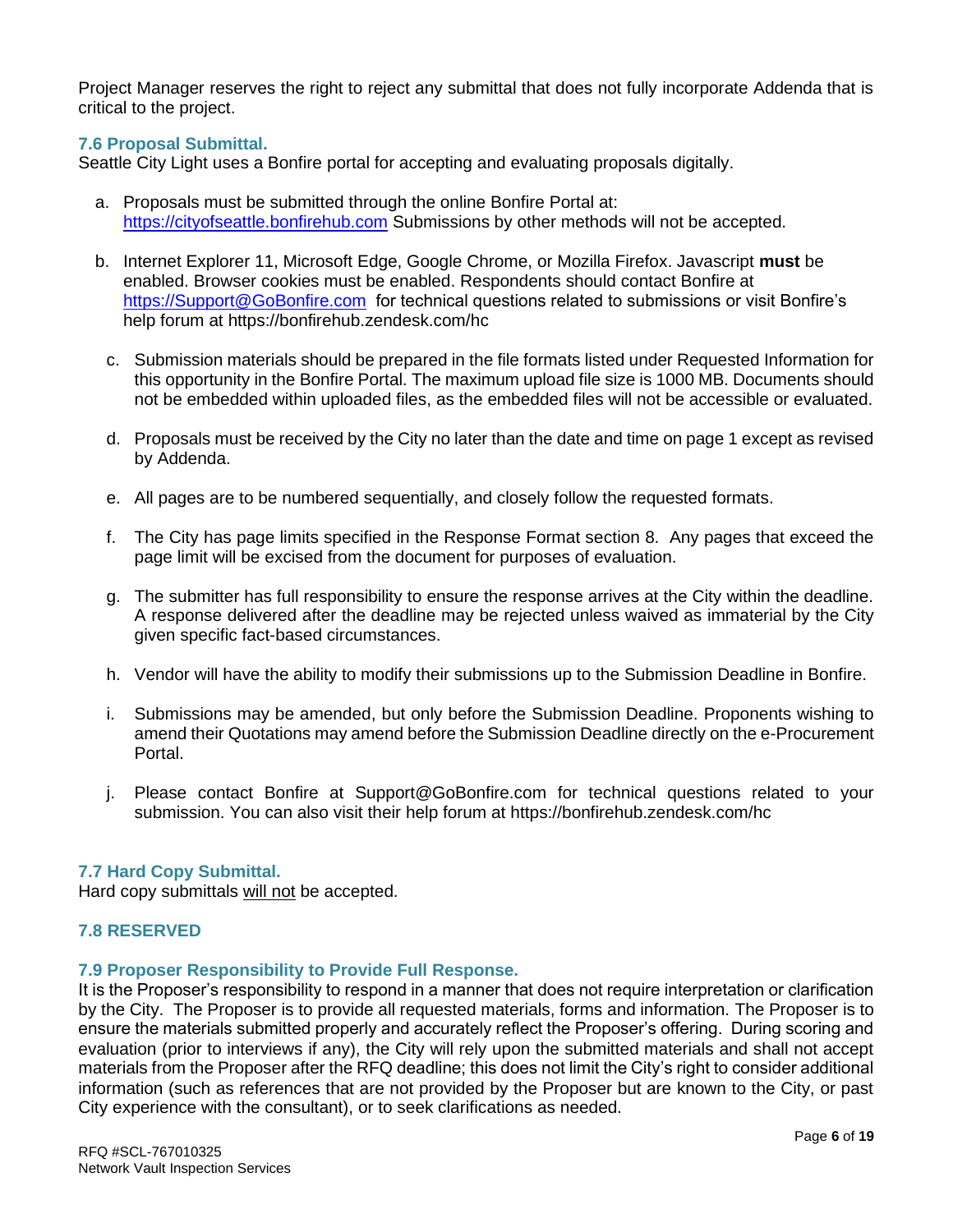## **7.10 Prohibited Contacts.**

Proposers shall not interfere in any way to discourage other potential and/or prospective proposers from proposing or considering a proposal process. Prohibited contacts includes but is not limited to any contact, whether direct or indirect (i.e., in writing, by phone, email or other, and by the Proposer or another person acting on behalf of the Proposer) to a likely firm or individual that may discourage or limit competition. If such activity is evidenced to the satisfaction and in sole discretion of the City department, the Proposer that initiates such contacts may be rejected from the process.

### **7.11 License and Business Tax Requirements.**

The Consultant must meet all applicable licensing requirements immediately after contract award or the City may reject the Consultant. Companies must license, report and pay revenue taxes for the Washington State business License (UBI#) and Seattle Business License, if required by law. Carefully consider those costs before submitting an offer, as the City will not separately pay or reimburse such costs.

#### **Seattle Business Licensing and associated taxes.**

- a. If you have a "physical nexus" in the city, you must obtain a Seattle Business license and pay all taxes due before the Contract can be signed.
- b. A "physical nexus" means you have physical presence, such as: a building/facility/employee(s) in Seattle, you make sales trips into Seattle, your own company drives into Seattle for product deliveries, and/or you conduct service work in Seattle (repair, installation, service, maintenance work, on-site consulting, etc.).
- c. We provide a Consultant Questionnaire Form in our submittal package items later in this RFQ, and it will ask you to specify if you have "physical nexus".
- d. All costs for any licenses, permits and Seattle Business License taxes owed shall be borne by the Consultant and not charged separately to the City.
- e. The apparent successful Consultant(s) must immediately obtain the license and ensure all City taxes are current, unless exempted by City Code due to reasons such as no physical nexus. Failure to do so will cause rejection of the submittal.
- f. The City of Seattle Application for a Business License and additional licensing information can be found this page here:<http://www.seattle.gov/licenses/get-a-business-license>
- g. You can find Business License Application help here: [http:/www.seattle.gov/licenses/get-a-business](http://www.seattle.gov/licenses/get-a-business-license/license-application-help)[license/license-application-help](http://www.seattle.gov/licenses/get-a-business-license/license-application-help)
- h. Self-Filing: You can pay your license and taxes on-line using a credit card [www.seattle.gov/self/](http://www.seattle.gov/self/)
- i. For Questions and Assistance, call the Revenue and Consumer Protection (RCP) office which issues business licenses and enforces licensing requirements. The general e-mail i[s rca@seattle.gov.](mailto:rca@seattle.gov) The main phone is 206-684-8484.
- j. The licensing website is<http://www.seattle.gov/licenses>
- k. If a business has extraordinary balances due on their account that would cause undue hardship to the business, the business can contact the License and Tax Administration office at [tax@seattle.gov](mailto:tax@seattle.gov) to request additional assistance.
- l. Those holding a City of Seattle Business license may be required to report and pay revenue taxes to the City. Such costs should be carefully considered by the Consultant prior to submitting your offer. When allowed by City ordinance, the City will have the right to retain amounts due at the conclusion of a contract by withholding from final invoice payments.

**7.12 State Business Licensing.** Before the contract is signed, you must have a State of Washington business license (a "Unified Business Identifier" known as a UBI#). If the State of Washington has exempted your business from State licensing (some foreign companies are exempt and sometimes, the State waives licensing because the company has no physical presence in the State), then submit proof of that exemption to the City. All costs for any licenses, permits and associated tax payments due to the State because of licensing shall be borne by the Consultant and not charged separately to the City. Instructions and applications are at<http://bls.dor.wa.gov/file.aspx>and the State of Washington Department of Revenue is available at 1-800-647-7706.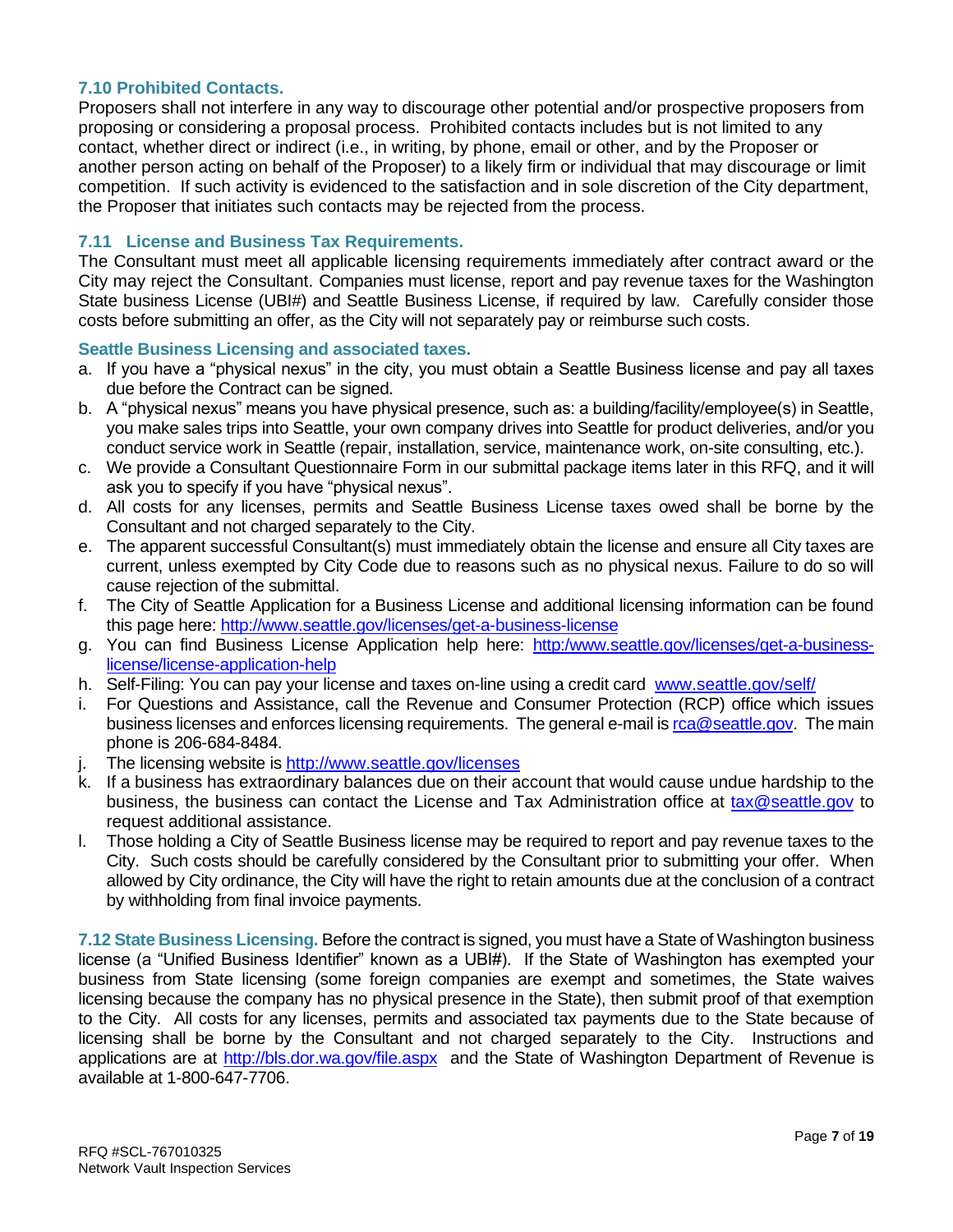### **7.13 Federal Excise Tax**.

The City is exempt from Federal Excise Tax.

#### **7.14 No Guaranteed Utilization.**

The City does not guarantee utilization of any contract(s) awarded through this RFQ process. The solicitation may provide estimates of utilization; such information is for Consultant convenience and not a usage guarantee. The City reserves the right to issue multiple or partial awards, and/or to order work based on City needs. The City may turn to other appropriate contract sources or supplemental contracts to obtain these same or similar services. The City may re-solicit for new additions to the Consultant pool. Use of such supplemental contracts does not limit the right of the City to terminate existing contracts for convenience or cause.

#### **7.15 Expansion Clause**.

The contract limits expansion of scope and new work not expressly provided for within the RFQ.

Expansion for New Work (work not specified within the original Scope of Work Section of this Agreement, and/or not specified in the original RFQ as intended work for the Agreement) must comply with the following:

(a) New Work is not reasonable to solicit separately; (b) is for reasonable purpose; (c) was not reasonably known by the City or Consultant at time of solicitation or was mentioned as a possibility in the solicitation (i.e. future phases of work, or a change in law); (d) is not significant enough to be regarded as an independent body of work; (e) would not attract a different field of competition; and (f) does not change the identity or purpose of the Agreement.

The City may make exceptions for immaterial changes, emergency or sole source conditions, or other situations required in City opinion. Certain changes are not subject to these limitations, such as additional phases of Work anticipated during solicitation, time extensions, and Work Orders issued on an On-Call contract. Expansion must be mutually agreed and issued by the City through written Addenda. New Work performed before an authorizing Amendment may not be eligible for payment.

The City reserves the right to independently solicit and award any New Work to another firm when deemed appropriate or required by City policy.

#### **7.16 Effective Dates of Offer.**

Solicitation responses are valid until the City completes award. Should any Proposer object to this condition, the Proposer must object prior to the Q&A deadline on page 1.

#### **7.17 Cost of Preparing Proposals.**

The City is not liable for costs incurred by the Proposer to prepare, submit and present proposals, interviews and/or demonstrations.

#### **7.18 Readability.**

The City's ability to evaluate proposals is influenced by the organization, detail, comprehensive material and readable format of the response.

#### **7.19 Changes or Corrections to Proposal Submittal.**

Prior to the submittal due date, a Consultant may change its proposal, if initialed and dated by the Consultant. No changes are allowed after the closing date and time.

#### **7.20 Errors in Proposals.**

Proposers are responsible for errors and omissions in their proposals. No error or omission shall diminish the Proposer's obligations to the City.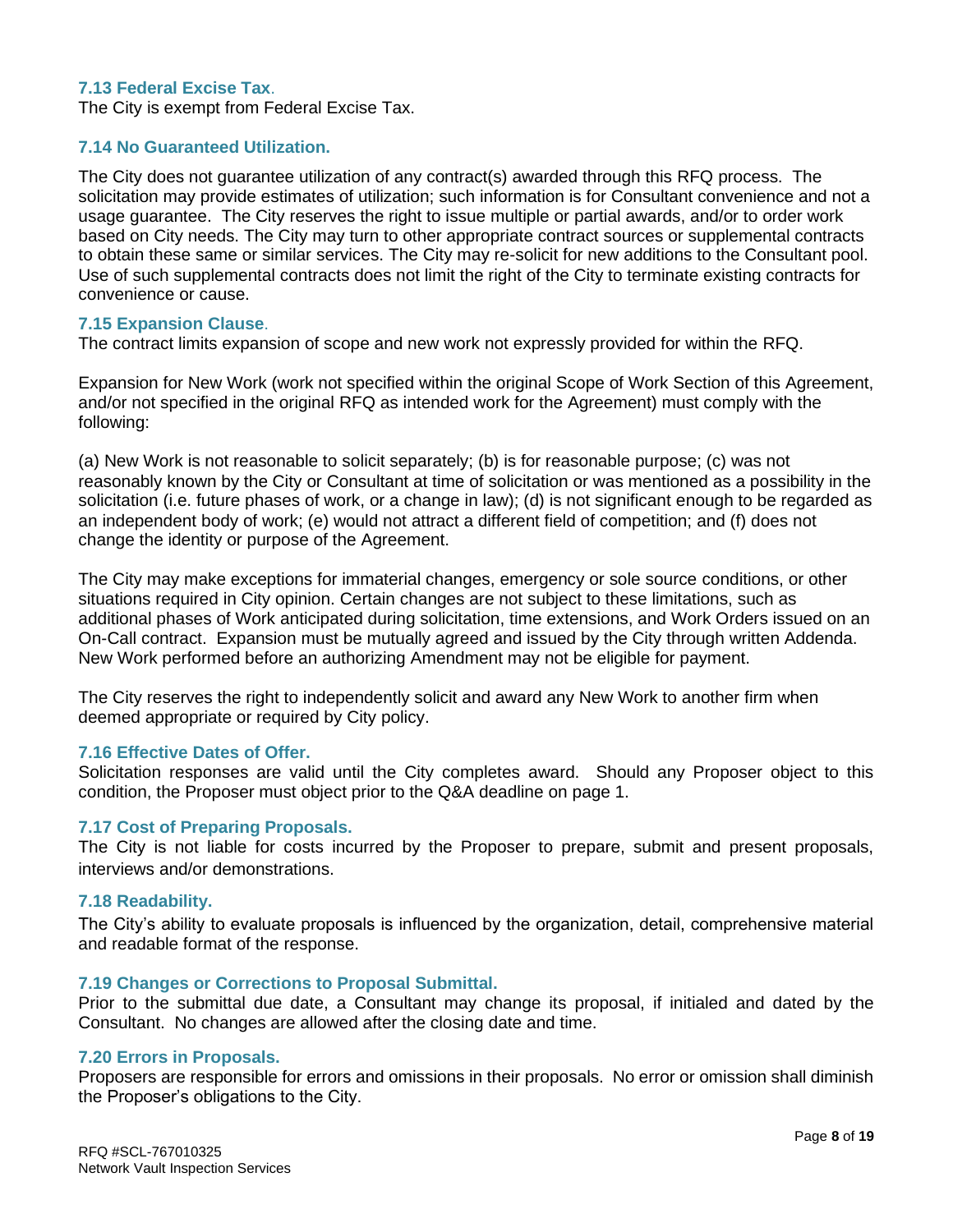### **7.21 Withdrawal of Proposal.**

A submittal may be withdrawn by written request of the submitter.

#### **7.22 Rejection of Proposals.**

The City may reject any or all proposals with no penalty. The City may waive immaterial defects and minor irregularities in any submitted proposal.

#### **7.23 Incorporation of RFQ and Proposal in Contract.**

This RFQ and Proposer's response, including promises, warranties, commitments, and representations made in the successful proposal once accepted by the City, are binding and incorporated by reference in the City's contract with the Proposer.

#### **7.24 Independent Contractor.**

The Consultant works as an independent contractor. The City will provide appropriate contract management, but that does not constitute a supervisory relationship to the consultant. Consultant workers are prohibited from supervising City employees or from direct supervision by a City employee. Prohibited supervision tasks include conducting a City of Seattle Employee Performance Evaluation, preparing and/or approving a City of Seattle timesheet, administering employee discipline, and similar supervisory actions.

Contract workers will not be given City office space unless expressly provided for below, and in no case shall such space be provided for over 36 months without specific authorization from the City.

The City will not provide space in City offices for performance of this work. Consultants will perform most work from their own office space or the field.

#### **7.25 Equal Benefits.**

Seattle Municipal Code Chapter 20.45 (SMC 20.45) requires consideration of whether Proposers provide health and benefits that are the same or equivalent to the domestic partners of employees as to spouses of employees, and of their dependents and family members. The Consultant Questionnaire requested in the Submittal instructions includes materials to designate your equal benefits status.

#### **7.26 Women and Minority Subcontracting.**

The Mayor's Executive Order and City ordinance require the maximum practicable opportunity for successful participation of minority and women-owned subcontracts. All proposers must agree to SMC Chapter 20.42 and seek meaningful subconsultant opportunities with WMBE firms. The City requires a plan for including minority- and women-owned firms, which becomes a material part of the contract. The Plan must be responsive in the opinion of the City, which means a meaningful and successful search and commitments to include WMBE firms for subcontracting work. The City reserves the right to improve the Plan with the winning Consultant before contract execution. Consultants should use selection methods and strategies sufficiently effective for successful WMBE participation. At City request, Consultants must furnish evidence such as copies of agreements with WMBE subconsultants either before contract execution or during contract performance. The winning Consultant must request written approval for changes to the Inclusion Plan once it is agreed upon. This includes changes to goals, subconsultant awards and efforts.

WMBE firms need not be state certified to meet the City's WMBE definition. The City defines WMBE firms as at least 51% (percent) owned by women and/or minority. To be recognized as a WMBE, register on the City's [Online Business Directory.](http://www.seattle.gov/city-purchasing-and-contracting/online-business-directory) Federally funded transportation projects require a Disadvantaged Business Enterprises (DBE) program; for that program, firms must be certified by the [Washington State](http://www.omwbe.wa.gov/certification/certification_dbe.shtml)  [Office of Minority and Women Business Enterprises \(OMWBE\).](http://www.omwbe.wa.gov/certification/certification_dbe.shtml)

#### **7.27 Insurance Requirements.**

Any special insurance requirements are provided as an Attachment. If attached, provide proof of insurance and additional insured endorsement policy language to the City before Contract execution. The apparent successful Proposer must promptly provide proof of insurance to the City upon receipt of the notice of intent to award.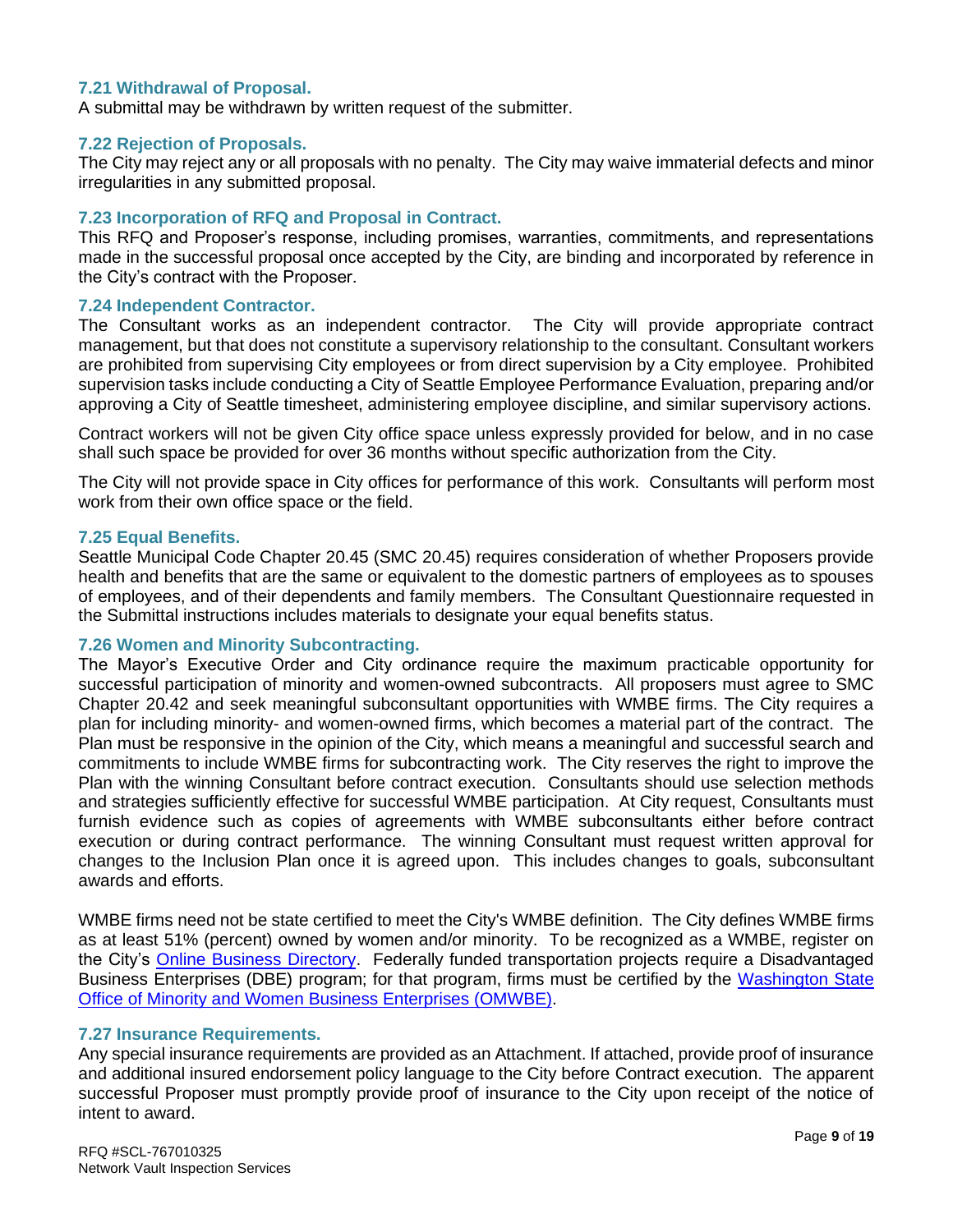Consultants are encouraged to immediately contact their Broker to begin preparation of the required insurance documents if the Consultant is selected as a finalist. Proposers may elect to provide the requested insurance documents within their Proposal.

### **7.28 Proprietary Materials.**

The State of Washington's Public Records Act (Release/Disclosure of Public Records) Under Washington State Law (reference RCW Chapter 42.56, the Public Records Act) all materials received or created by the City of Seattle are considered public records. These records include but are not limited to bid or proposal submittals, agreement documents, contract work product, or another bid material.

The State of Washington's Public Records Act requires that public records must be promptly disclosed by the City upon request unless that RCW or another Washington State statute specifically exempts records from disclosure. Exemptions are narrow and explicit and are listed in Washington State Law (Reference RCW 42.56 and RCW 19.108).

Bidders/proposers must be familiar with the Washington State Public Records Act and the limits of record disclosure exemptions. For more information, visit the Washington State Legislature's website at [http://app.leg.wa.gov/rcw/default.aspx?cite=42.56.](http://app.leg.wa.gov/rcw/default.aspx?cite=42.56)

If you have any questions about disclosure of the records you submit with your bid, contact the Procurement Contact named in this document.

# **Marking Your Records Exempt from Disclosure (Protected, Confidential, or Proprietary)**

As mentioned above, all City of Seattle offices ("the City") are required to promptly make public records available upon request. However, under Washington State Law some records or portions of records are considered legally exempt from disclosure and can be withheld. A list and description of records identified as exempt by the Public Records Act can be found in RCW 42.56 and RCW 19.108.

If you believe any of the records you are submitting to the City as part of your bid/proposal or contract work products, are exempt from disclosure you can request that they not be released before you receive notification. To do so you must complete the City Non-Disclosure Request Form ("the Form") provided by the City (see page 4 on the Consultant Questionnaire) and very clearly and specifically identify each record and the exemption(s) that may apply. (If you are awarded a City contract, the same exemption designation will carry forward to the contract records.)

The City will not withhold materials from disclosure simply because you mark them with a document header or footer, page stamp, or a generic statement that a document is non-disclosable, exempt, confidential, proprietary, or protected. Do not identify an entire page as exempt unless each sentence is within the exemption scope; instead, identify paragraphs or sentences that meet the specific exemption criteria you cite on the Form. Only the specific records or portions of records properly listed on the Form will be protected and withheld for notice. All other records will be considered fully disclosable upon request.

If the City receives a public disclosure request for any records you have properly and specifically listed on the Form, the City will notify you in writing of the request and will postpone disclosure. While it is not a legal obligation, the City, as a courtesy, will allow you up to ten business days to file a court injunction to prevent the City from releasing the records (reference RCW 42.56.540). If you fail to obtain a Court order within the ten days, the City may release the documents.

The City will not assert an exemption from disclosure on your behalf. If you believe a record(s) is exempt from disclosure you are obligated to clearly identify it as such on the Form and submit it with your solicitation. Should a public record request be submitted to City Purchasing for that record(s), you can then seek an injunction under RCW 42.56 to prevent release. By submitting a bid document, the bidder acknowledges this obligation; the proposer also acknowledges that the City will have no obligation or liability to the proposer if the records are disclosed.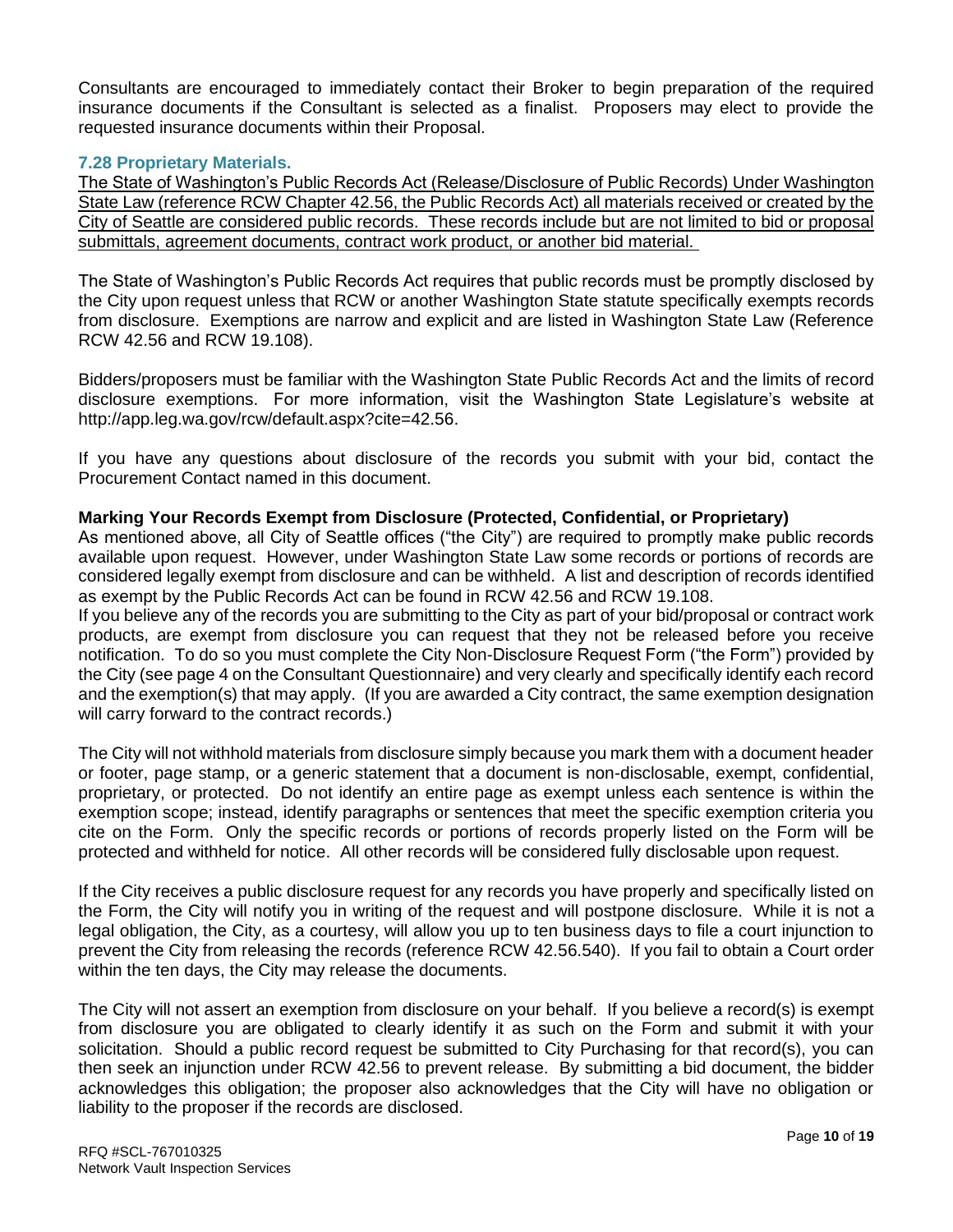# **Requesting Disclosure of Public Records**

The City asks bidders and their companies to refrain from requesting public disclosure of bids until an intention to award is announced. This measure is intended to protect the integrity of the solicitation process particularly during the evaluation and selection process or in the event of a cancellation or resolicitation. With this preference stated, the City will continue to be responsive to all requests for disclosure of public records as required by State Law. If you do wish to make a request for records, visit [https://www.seattle.gov/public-records/public-records-request-center.](https://www.seattle.gov/public-records/public-records-request-center)

### **7.29 Ethics Code.**

Familiarize yourself with the City Ethics code: [http://www.seattle.gov/ethics/etpub/et\\_home.htm.](http://www.seattle.gov/ethics/etpub/et_home.htm) For an in-depth explanation of the City's Ethics Code for Contractors, Vendors, Customers and Clients, visit: [http://www.seattle.gov/ethics/etpub/faqcontractorexplan.htm.](http://www.seattle.gov/ethics/etpub/faqcontractorexplan.htm) Any questions should be addressed to Seattle Ethics and Elections Commission at 206-684-8500.

### **No Gifts and Gratuities**.

Consultants shall not directly or indirectly offer anything (such as retainers, loans, entertainment, favors, gifts, tickets, trips, favors, bonuses, donations, special discounts, work, or meals) to any City employee, volunteer or official, if it is intended or may appear to a reasonable person to be intended to obtain or give special consideration to the Consultant. An example of this is giving sporting event tickets to a City employee who is also on the evaluation team of a solicitation to which you submitted or intend to submit. The definition of what a "benefit" would be is broad and could include not only awarding a contract but also the administration of the contract or evaluating contract performance. The rule works both ways, as it also prohibits City employees from soliciting items from Consultants.

### **Involvement of Current and Former City Employees.**

The Consultant Questionnaire within your submittal documents prompts you to disclose any current or former City employees, official or volunteer that is working or assisting on solicitation of City business or on completion of an awarded contract. Update that information during the contract.

### **Contract Workers with over 1,000 Hours.**

The Ethics Code applies to Consultant workers that perform over 1,000 cumulative hours on any City contract during any 12-month period. Any such employee must abide by the City Ethics Code. The Consultant is to be aware and familiar with the Ethics Code accordingly.

### **No Conflict of Interest.**

Consultant (including officer, director, trustee, partner, or employee) must not have a business interest or a close family or domestic relationship with any City official, officer or employee who was, is, or will be involved in selection, negotiation, drafting, signing, administration or evaluating Consultant performance. The City shall make sole determination as to compliance.

### **Campaign Contributions** (**Initiative Measure No. 122)**

Elected officials and candidates are prohibited from accepting or soliciting campaign contributions from anyone having at least \$250,000 in contracts with the City in the last two years or who has paid at least \$5,000 in the last 12 months to lobby the City. See Initiative 122 or call the Ethics Director with questions.For questions about this measure, contact: Polly Grow, Seattle Ethics and Elections, 206- 615-1248, or **[polly.grow@seattle.gov](mailto:polly.grow@seattle.gov)**.

# **7.30 Background Checks and Immigrant Status.**

Background checks will not be required for workers that will be performing the work under this contract. The City has strict policies regarding the use of Background checks, criminal checks, immigrant status, and/or religious affiliation for contract workers. The policies are incorporated into the contract and available for viewing on-line at [http://www.seattle.gov/city-purchasing-and-contracting/social](http://www.seattle.gov/city-purchasing-and-contracting/social-equity/background-checks)[equity/background-checks.](http://www.seattle.gov/city-purchasing-and-contracting/social-equity/background-checks)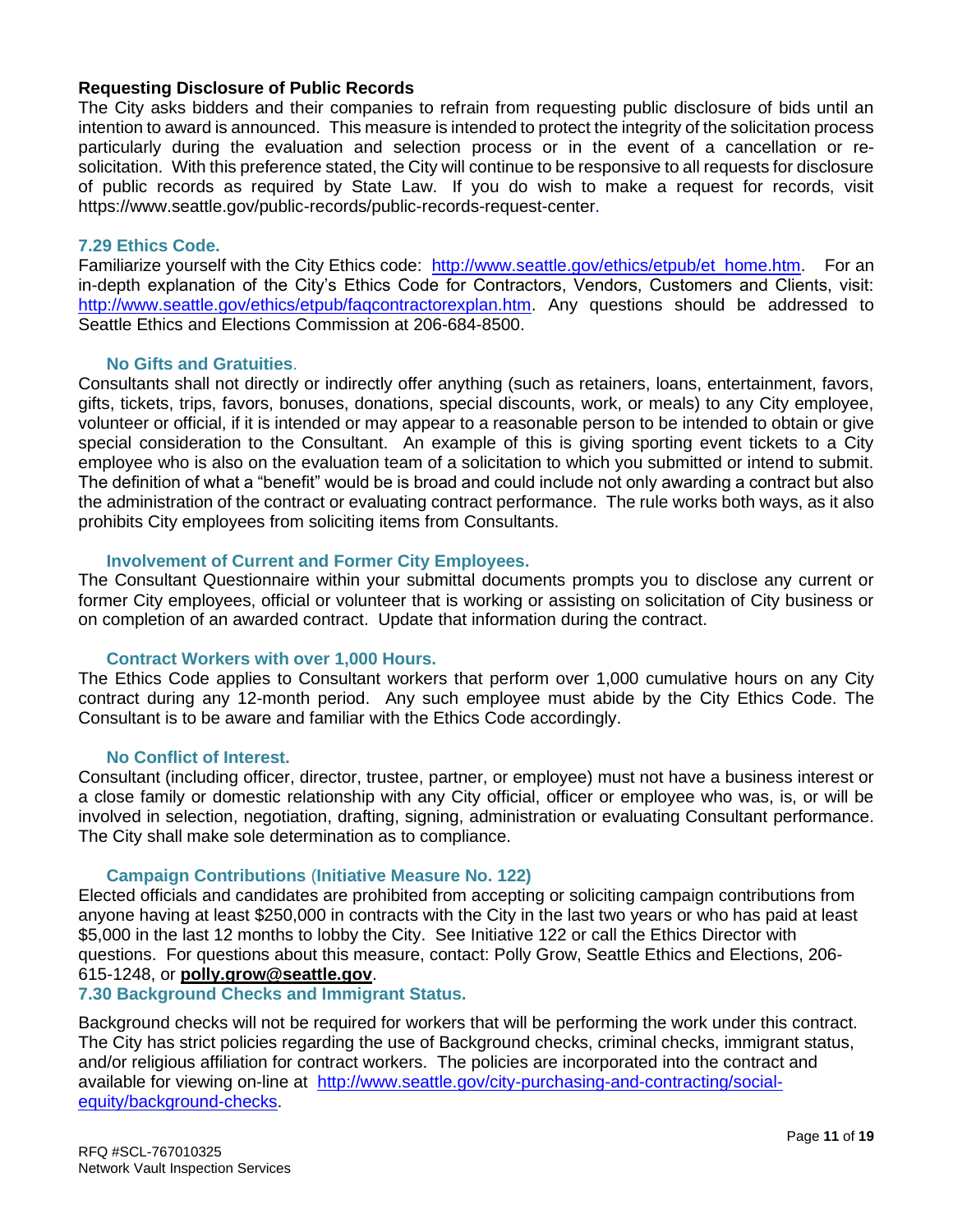### **7.31 Notification Requirements for Federal Immigration Enforcement Activities.**

Prior to responding to any requests from an employee or agent of any federal immigration agency including the Immigration and Customs Enforcement (ICE), the U.S. Department of Homeland Security (DHS), Homeland Security Investigations (HSI), Enforcement Removal Operations (ERO), Customs and Border Protection (CBP), and U.S. Citizenship and Information Services (USCIS) regarding your City contract, Consultants shall notify the Project Manager immediately.

Such requests include, but are not limited to:

- a. requests for access to non-public areas in City buildings and venues (i.e., areas not open to the public such as staff work areas that require card key access and other areas designated as "private" or "employee only"); or
- b. requests for data or information (written or oral) about workers engaged in the work of this contract or City employees.

No access or information shall be provided without prior review and consent of the City. The Consultant shall request the ICE authority to wait until the Project Manager is able to verify the credentials and authority of the ICE agent and will direct the Consultant on how to proceed.

# <span id="page-11-0"></span>**8. Response Materials and Submittal.**

# **8.1 Overview of the Expertise-Driven Project Delivery Process**

This contract will be delivered via the Expertise-Driven Project Delivery (XPD) process as outlined in this RFX. The XPD process consists of three primary phases: 1) Selection Phase, 2) Pre-Award Clarification Phase, and 3) Post-Award Performance Metrics.

### **Selection Phase:**

The first phase of the XPD process focuses on each Consultant's ability to differentiate itself from competing proposals. Consultants will be evaluated based upon the ability to identify, prioritize, and minimize project risks, add differential value to the City, show a high level of past performance on behalf of other clients and similar projects, and propose a highly qualified project team. Submitted proposals should be brief, show differentiation, and allow the City to make a justifiable selection. It is imperative that each Consultant realize that what is written in the proposals and discussed in the interviews will become part of the final contract.

### **Pre-Award Clarification Phase:**

The second phase of the XPD process occurs prior to award with the selected Consultant. The selected Consultant will be required to clearly present their implementation plan for the project, coordinate risk minimization solutions, clarify value assessment options, and identify specific support and resources that will be requested from the City throughout the project. This phase is provided to the selected Consultant to ensure they have properly addressed and accounted for all aspects of the scope in their proposal.

### **Post-Award Performance Metrics:**

After the contract is awarded, post-award performance metrics will be measured continuously throughout the contract duration. The awarded Consultant will be required to monitor and track all risks (actual and potential deviations to the contract) on a regular basis. Additional post-award performance metrics (specific service-level-agreement items and/or key performance indicators) may also be established.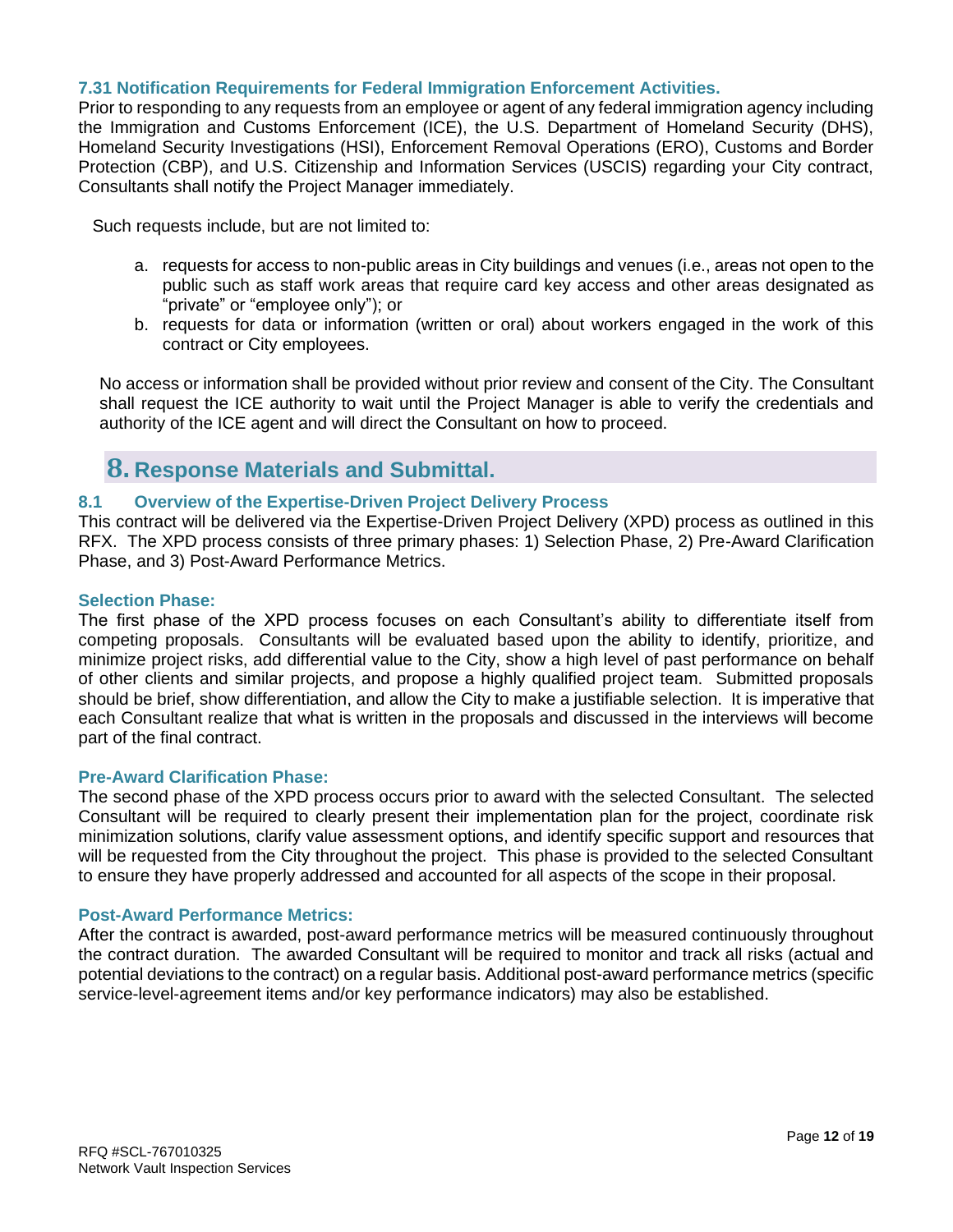**Prepare your response as follows. Use the following format and provide all attachments. Failure to provide all information below on proper forms and in order requested, may cause the City to reject your response.**

### **1. Letter of interest (optional).**

### **2. Mandatory – Proof of Legal Name:**

Submit a certificate, copy of webpage, or documentation from the Secretary of State in which you incorporated that shows your company legal name. Many companies use a "Doing Business As" name or nickname in daily business; the City requires the legal name for your company. When preparing the rest of your materials, use your company legal name: <http://www.coordinatedlegal.com/SecretaryOfState.html>

# **3. Mandatory - Consultant Questionnaire: (Appendix D)**

Seattle Municipal Code Chapter 20.45 (SMC 20.45) requires consideration of whether Proposers provide health and benefits that are the same or equivalent to the domestic partners of employees as to spouses of employees, and of their dependents and family members. The Consultant Questionnaire requested in the Submittal instructions includes materials to designate your equal benefits status. Submit the attached in your response, even if you sent one into the City for previous solicitations.

### **4. Mandatory - Minimum Qualifications (Attachment A, 1-page max)**

Provide a page to prove you meet the Minimum Qualifications. The decision you meet all minimum qualifications is made from this page. The City is not obligated to check references or search other materials to seek out proof if you did not provide sufficient detail on this page alone.

### **5. Mandatory – Approach to Scope of Work (Attachment B, 4-page max)**

The Approach to Scope of Work must cover all requirements as described within the Scope of Work. The purpose of the Approach to Scope of Work is to demonstrate and to provide a brief chronological roadmap that describes, in major milestones and activities, the operational means and methods the Consultant will undertake to deliver the Scope of Work. Please be specific about your assumptions, anticipated workflow, staff roles and responsibilities and schedule.

In order to minimize bias, the Approach to Scope of Work MUST NOT contain any names that can be used to identify Consultants (such as company names, personnel names, project names, client names, or product names).

An Approach to Scope of Work template is provided as a Form and must be used by all Consultants. Consultants are NOT allowed to re-create, re-format, or modify the template (cannot alter font size, font type, font color; add colors, pictures, diagrams, etc.).

Proposals that fail to meet the above formatting requirements may be removed from the evaluation process and given a score of zero. The City also reserves the right, in its sole discretion, to redact portions of a submission to remove non-compliant information. The Approach to Scope of Work will become part of the final contract for the selected Consultant.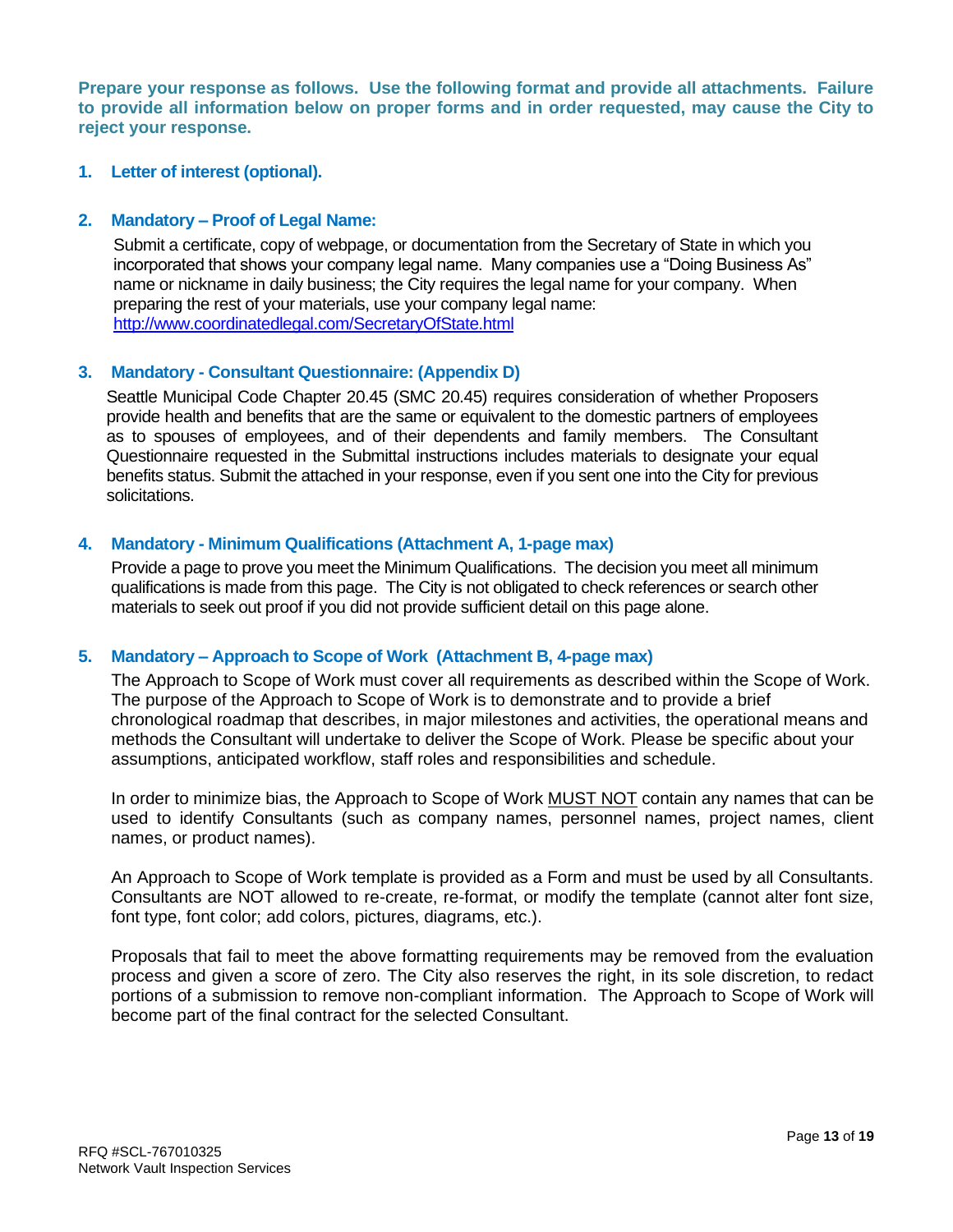# **6. Mandatory – Narrative of Related Experience (Attachment C, 4-page max; 1-page max per project)**

Describe a maximum of four (4) projects that best demonstrate the Consultant(s) experience to meet the Scope of Work. An attachment template is provided in the Package Checklist section below. For each project, please provide a one-page summary that provides the following information:

- Identify the Specific Area of Service this project addresses.
- The Consultant, Team member/firm, or subject matter experts that delivered this service.
- References: Client name, address, phone number, e-mail.
- Description of the work completed.
- Month and year the contract started and ended.
- Total cost and/or fees paid to the firm.

# **7. Mandatory – Resume of Key Project Team (Attachment D, 6 Resume max- 2-page max per project team member)**

Consultant shall submit a two-page resume of experience and qualifications, as it relates to the Scope of Work, for each of the key project team members. An attachment template for resumes is provided.

Consultants must identify their proposed project team structure by name and role. The number of team members is at the Consultant's discretion. Please note that the job titles are generic and may not accurately reflect the specific job titles and roles within each Consultant team:

- a. **Project Manager**: primary resource who will be responsible for executing / delivering the services
- b. **Subject Matter Expert 1**: skillset to be determine by Consultant based upon what the Consultant feels is most valuable and applicable to meet the Scope
- c. **Subject Matter Expert 2**: skillset to be determine by Consultant based upon what the Consultant feels is most valuable and applicable to meet the Scope
- d. **Subject Matter Expert 3**: skillset to be determine by Consultant based upon what the Consultant feels is most valuable and applicable to meet the Scope

Following contract award, the City expects the selected consultant's project team to be comprised of the lead individuals responsible for the roles identified above. The term "lead individual" is defined as the person recognized and identified by the Consultant as having the greatest expertise and responsibility for completing the day-to-day tasks, on-site activities, and requirements associated with each role. In other words, the "lead individuals" are expected to devote the greatest time commitment at the operational level (rather than an executive, partner, or other leadership staff that will be less directly involved in day-to-day operations). These project team roles cannot be removed or replaced without written approval by the City.

At a minimum, the resume should include:

- i. Name of Person & Title
- ii. Current firm name
- iii.Key Personnel position on this project team
- iv. Employment history for the last 10 years
- v. Education (institution, degree(s) earned, & year)
- vi. Professional registrations and licenses (type/state/year)
- vii. Relevant project experience, including:
	- a. Name, Owner, location, and date of the project.
	- b. Description of individual's role on the project and how it relates to the work to be performed.
	- c. Key results produced by the individual, including associated measurements of success.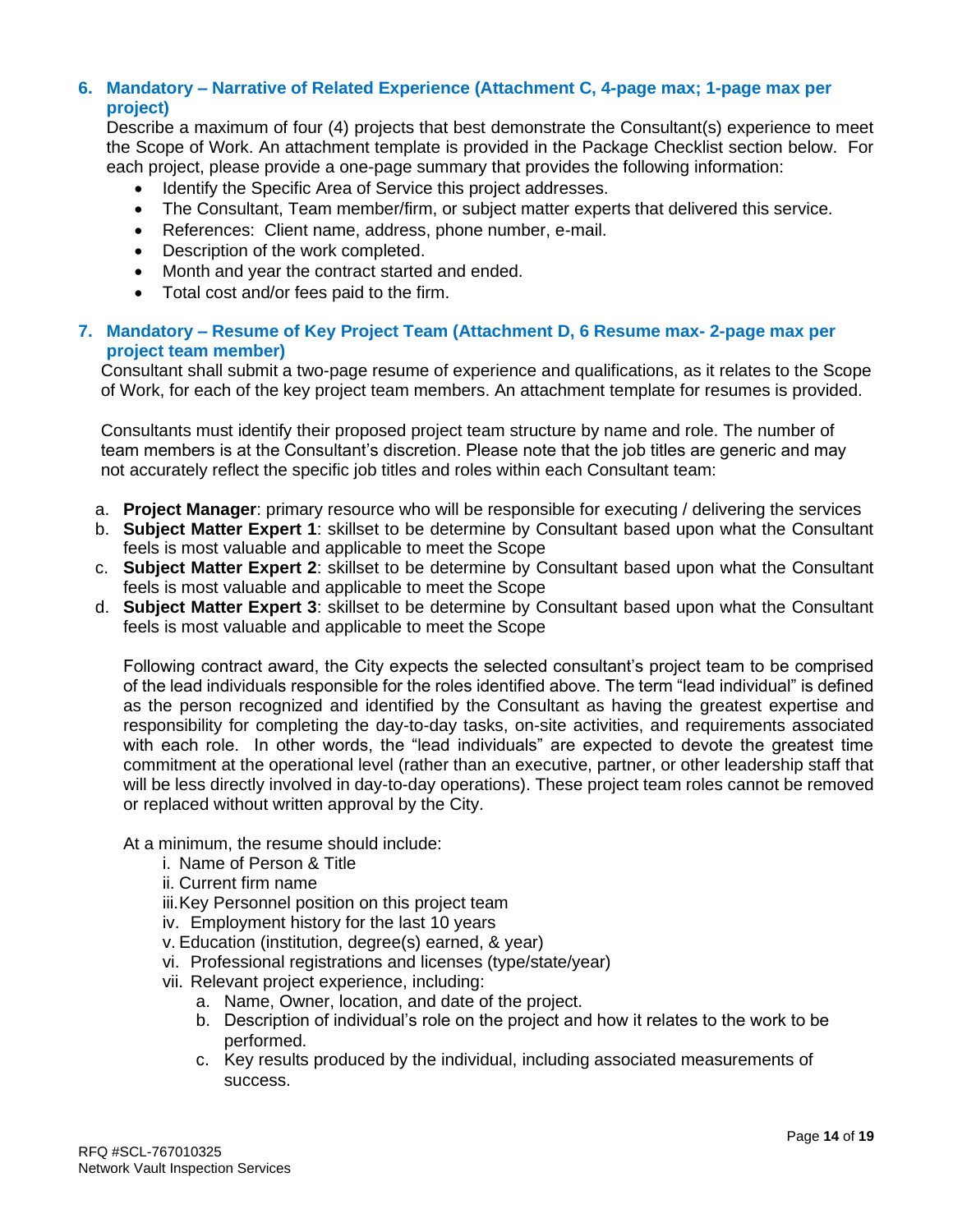# **8. Mandatory – List of Subconsultants (Attachment E)**

The Consultant must complete all information requested in Attachment F to list potential subconsultants as part of their overall project team based on work described in the Scope of Work. If no subconsultant are proposed, please make note of this in the form provided.

#### **Submittal Checklist.**

Your response should be packaged with each of the following. This list assists with quality control before submittal of your final package. Addenda may change this list; check any final instructions:

- 1. Mandatory Consultant Questionnaire.
- 2. Mandatory Proof of Legal Business Name
- 3. Mandatory Minimum Qualifications **Attachment A**
- 4. Mandatory Approach to Scope of Work **Attachment B**
- 5. Mandatory Narrative of Related Experience Attachment C
- 6. Mandatory Resume of Key Project Team Attachment D
- 7. Mandatory List of Subconsultants The Mandatory Attachment E
- 8. Optional Letter of Interest. Consultant may include a Letter of Interest no longer than a single 8.5" x 11" page. However, since this is optional, the City does not guarantee it will be read and it will not be counted in the page limits, evaluation, or scoring.

# <span id="page-14-0"></span>**9. Selection Process.**

### **9.1 Initial Screening**

The City will review responses for responsiveness and responsibility. Those found responsive and responsible based on an initial review shall proceed to Step 2. Equal Benefits, Minimum Qualifications, an Inclusion Plan, satisfactory financial responsibility and other elements are screened in this Step. A significant failure to perform on past City projects may also be considered in determining the responsibility of a firm.

#### **9.2 Proposal Evaluation**

The City will evaluate proposals using the criteria below. Responses will be evaluated, scored and ranked.

#### **Overview**

SCL will determine the highest qualified Consultants who, in the sole judgment of SCL, best meets the RFQ requirements and evaluation criteria. SCL reserves the right to clarify, negotiate, or seek additional information from any Proposal.

#### **Evaluation Summary**

Proposals will be prioritized based on the categories described below. Note that only shortlisted Consultants will be evaluated and receive up to an additional 25 points for Interviews.

### **Evaluation Criteria:**

| <b>Evaluation Category</b>              | <b>Maximum Points</b> |
|-----------------------------------------|-----------------------|
| <b>Consultant Questionnaire</b>         | Pass/Fail             |
| Proof of Legal Business Name            | Pass/Fail             |
| <b>Minimum Qualification</b>            | Pass/Fail             |
| <b>List of Subconsultants</b>           | Pass/Fail             |
| Approach to Scope of Work               | 25                    |
| Resumes of Key Project Team & Org Chart | 25                    |
| Narrative of Related Experience         | 50                    |
| <b>Maximum Total Points Possible</b>    | 100                   |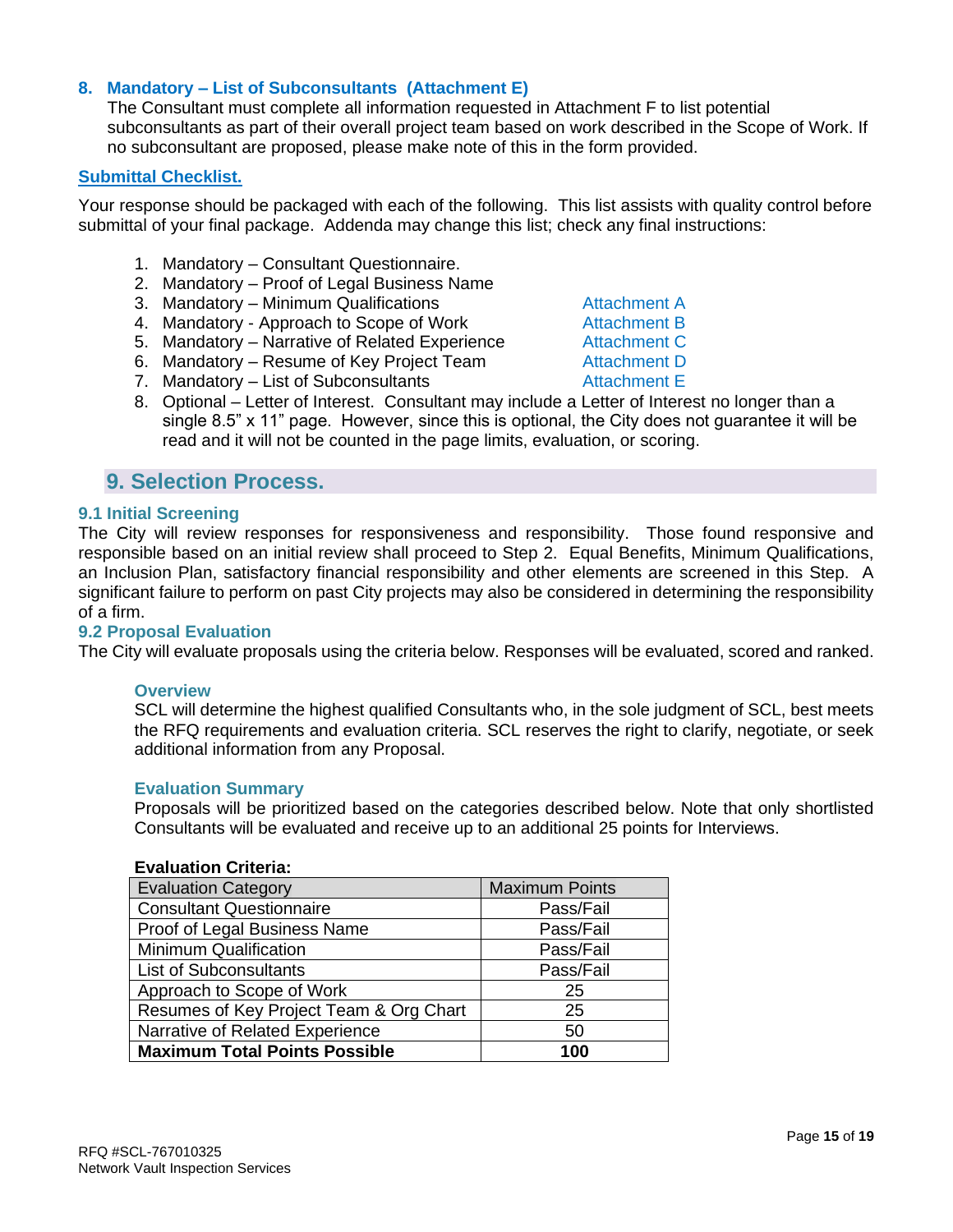# **Responsive and Responsible**

The City shall only consider and evaluate proposals from responsive and responsible Consultants.

To be considered responsive, at a minimum, Consultants must complete and submit all of the required information that is requested in this RFQ and its Attachments. To be considered responsible, at a minimum, Consultants must be presently engaged in providing the services similar to those required in this RFQ, must have appropriate licenses, and must be capable of performing the services required in the Scope of Work. The City, in its sole discretion, may reject any proposal in which the Consultant:

- Has unsatisfactorily performed work for the City in past projects.
- Has a current contract with the City which is not in good standing.
- Has had a contract terminated by the City for non-performance.
- Is engaged in unresolved disputes or is in litigation with the City.
- Has been or is presently debarred, suspended, proposed for debarment, or declared ineligible for award of a contract by any public entity.
- Had judgments rendered against them for fraud, embezzlement, theft, forgery, bribery, falsification, or destruction of records, making false statements, or tax evasion.

The City reserves the right to contact any Consultant to clarify information in its proposal, to request additional information from the Consultant, or to conduct additional investigation about the Consultant not outlined in this RFQ. Consultants that do not or cannot provide the requested information may be considered non-responsive.

# **Evaluation Committee**

An Evaluation Committee will be used to evaluate all responsive Proposals. The Evaluation Committee is expected to contain three to seven  $(3 - 7)$  individuals with knowledge of this project and associated Scope of Work. However, members of the Evaluation Committee may or may not have specific technical expertise or previous experience with this particular project; therefore, it is important that the Consultants submit clear and concise proposals that avoid overly technical jargon (as much as possible).

The Evaluation Committee will be asked to independently review and score specific portions of all responsive proposals. First, the Evaluation Committee will evaluate the anonymous sections of the Proposal. Once the anonymous evaluation is complete, the remaining sections will be evaluated.

These evaluation criteria will be reviewed based on the Evaluation Criteria outlined in Section 9.2. These evaluation criteria will review comparatively based on a 1-10 scoring scale. A "10" represents that the item being evaluated is dominantly greater (or has demonstrated greater differential in value/qualifications/expertise) than the average submission. A "5" represents that the item being evaluated is about average (or there is insufficient information to identify clear differential). A "1" represents that the item being evaluated is dominantly below the average. Once each member has individually scored each item, their scores will be sent to the Procurement Officer, who will then average the scores together to obtain the final average score for each of the evaluated criteria. The evaluation weights will then be allocated, such that the best evaluation score for each evaluation criteria will receive credit for the full evaluation weight available for that criterion. All competing proposals will be linearly pro-rated in relation to the best evaluation score on a criteria-by-criteria basis.

Interviews will be scored and provide up to an additional 25 points, and evaluated with the same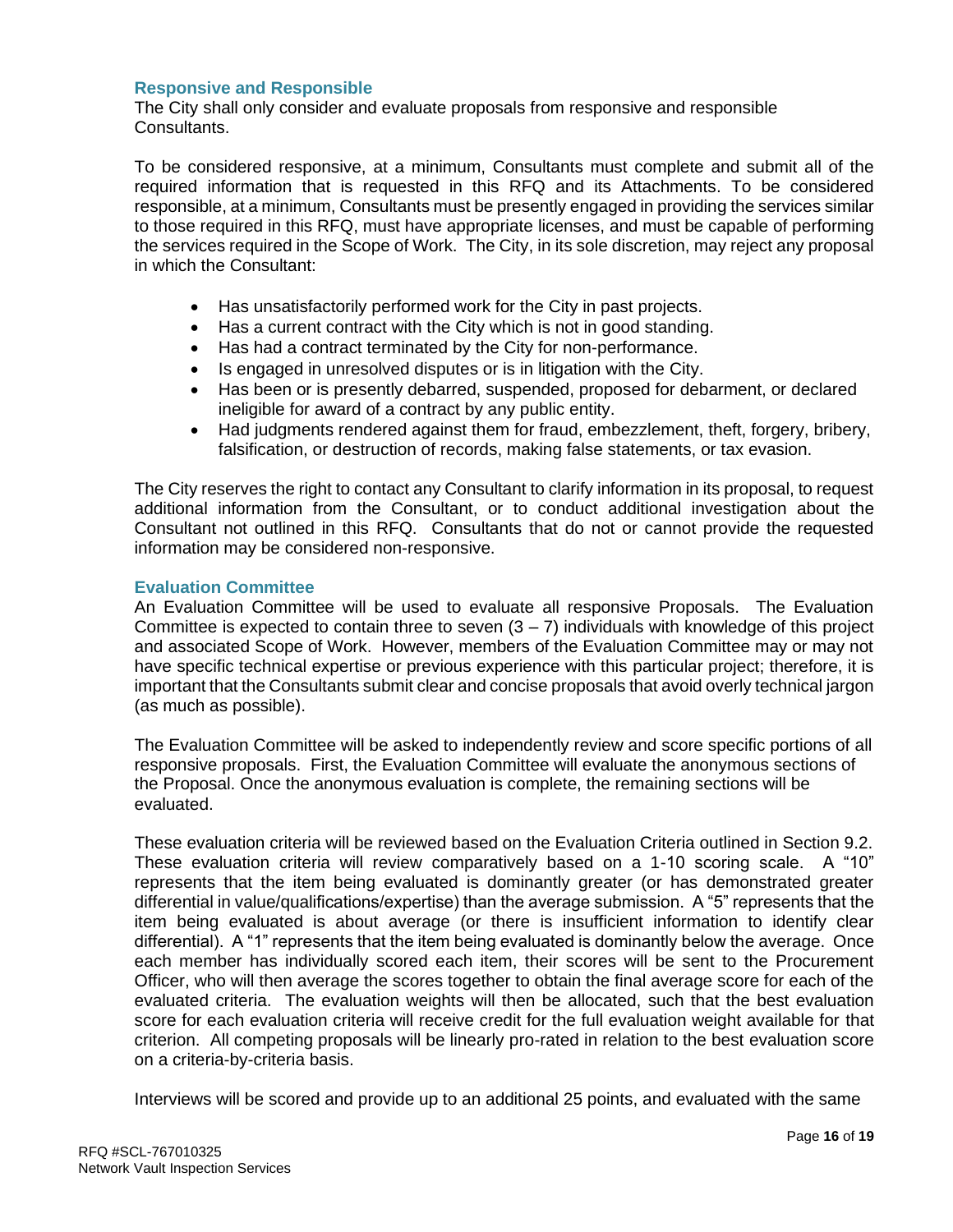#### 1-10 scale defined above

### **Shortlisting Procedures**

The process that the City is expected to follow to shortlist proposals prior to interviews is outlined below. Note: The City may modify this process if it is in the best interest of the project.

- All proposals will be reviewed for compliance with the mandatory requirements as stipulated within the RFQ. Proposals deemed non-responsive will be eliminated from further consideration. The Procurement Officer may contact Consultants for clarification of the responses.
- The Procurement Officer will assign a unique code to each responsive proposal.
- The Procurement Officer will provide evaluation documents to each Evaluation Committee member along with coded anonymous section submissions. No team information will be provided to the Committee members.
- The Committee members will independently evaluate and score the documents and submit their scores back to the Procurement Officer.
- The Procurement Officer will then provide the remaining non-anonymous sections to the Evaluation Committee for review and scoring.
- The Procurement Officer will create an evaluation matrix with linear scoring to analyze and prioritize the responsive Proposals based on the submitted information.
- The Procurement Officer will present the results of the model to the Evaluation Committee, which will then identify the highest-ranking proposals, and identify them as the Shortlisted Consultants. The City anticipates that the two to six highest rated Consultants will be invited to participate in the Interview process; however, the number of shortlisted firms may be adjusted based upon the number of submittals received and the range of total evaluation scores identified. The Evaluation Committee reserves the right to increase or decrease the number of proposals in this list based on the competitiveness of the proposals.
- The Shortlisted Consultants will be required to participate in the Interviews.

### **9.3 Interviews**

The City may interview top ranked firms that are most competitive. If interviews are conducted, rankings of firms shall be determined by the City, using the combined results of interviews and proposal submittals. If conducted, interviews will be worth up to an additional 25 points. Consultants invited to interview are to bring the assigned Project Manager named by the Consultant in the Proposal and may bring other key personnel named in the Proposal. The Consultant shall not bring individuals who do not work for the Consultant or are on the project team without advance authorization by the City Solicitation Contact.

### **9.4 References**

The City may contact one or more professional references have been provided by the Proposer in the Consultant, or other sources that may not have been named by the Proposer but can assist the City in determining performance.

### **9.5 Selection**

The City shall select the highest ranked Proposer(s) for award including the interview and written proposal.

### **9.6 Contract Negotiations**

The City may negotiate elements of the proposal as required to best meet the needs of the City, with the apparent successful Proposer. The City may negotiate any aspect of the proposal or the solicitation. The City does not intend to negotiate the base contract, which has been attached (See Attachments).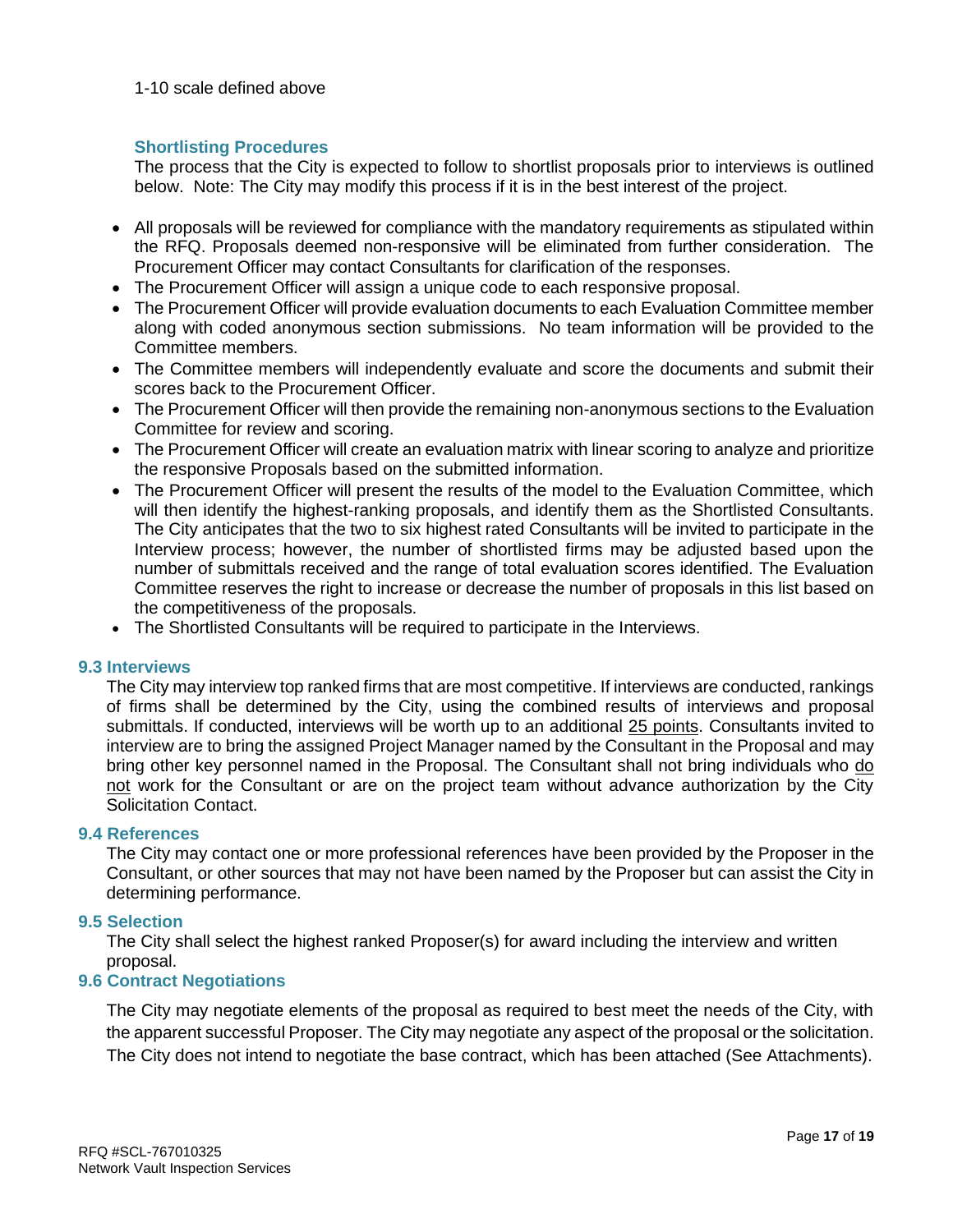### **9.7 Right to Award to next ranked Consultant.**

If a contract is executed resulting from this solicitation and is terminated within 90-days, the City may return to the solicitation process to award to the next highest ranked responsive Consultant by mutual agreement with such Consultant. New awards thereafter are also extended this right.

#### **9.8 Repeat of Evaluation:**

If no Consultant is selected at the conclusion of all the steps, the City may return to any step in the process to repeat the evaluation with those proposals active at that step. The City shall then sequentially step through all remaining steps as if conducting a new evaluation process. The City reserves the right to terminate the process if no proposals meet its requirements.

# <span id="page-17-0"></span>**10. Award and Contract Execution.**

The Procurement Contact will provide timely notice of an intent to award to all Consultants responding to the Solicitation.

#### **10.1 Protests.**

Interested parties that wish to protest any aspect of this RFQ selection process shall provide written notice to the Procurement Contact. Note the City shall notify Federal Transit Administration if protesting a solicitation for contracts with FTA funds.

#### **10.2 Protests – City Purchasing and Contracting Services.**

The City has rules to govern the rights and obligations of interested parties that desire to submit a complaint or protest to this process. See the City website at [http://www.seattle.gov/city-purchasing-and](http://www.seattle.gov/city-purchasing-and-contracting/solicitation-and-selection-protest-protocols)[contracting/solicitation-and-selection-protest-protocols](http://www.seattle.gov/city-purchasing-and-contracting/solicitation-and-selection-protest-protocols) . Interested parties have the obligation to know of and understand these rules, and to seek clarification from the City. Note there are time limits on protests, and submitters have final responsibility to learn of results in sufficient time for such protests to be filed in a timely manner.

#### **10.3 Limited Debriefs.**

The City issues results and award decisions to all bidders. The City provides debriefing on a limited basis for the purpose of allowing bidders to understand how they may improve in future bidding opportunities.

#### **10.4 Instructions to the Apparently Successful Consultant(s).**

The Apparently Successful Consultant(s) will receive an Intent to Award Letter from the Procurement Contact after award decisions are made by the City. The Letter will include instructions for final submittals due prior to execution of the contract.

Once the City has finalized and issued the contract for signature, the Consultant must execute the contract and provide all requested documents within ten (10) business days. This includes attaining a Seattle Business License, payment of associated taxes due, and providing proof of insurance. If the Consultant fails to execute the contract with all documents within the ten-day (10) time frame, the City may cancel the award and proceed to the next ranked Consultant or cancel or reissue this solicitation. Cancellation of an award for failure to execute the Contract as attached may disqualify the firm from future solicitations for this same work.

#### **10.5 Checklist of Requirements Prior to Award**.

The Consultant(s) should anticipate the Letter will require at least the following. Consultants are encouraged to prepare these documents, when possible, to eliminate risks of late compliance.

- Seattle Business License is current and all taxes due have been paid.
- State of Washington Business License.
- Evidence of Insurance (if required)
- Special Licenses (if any)